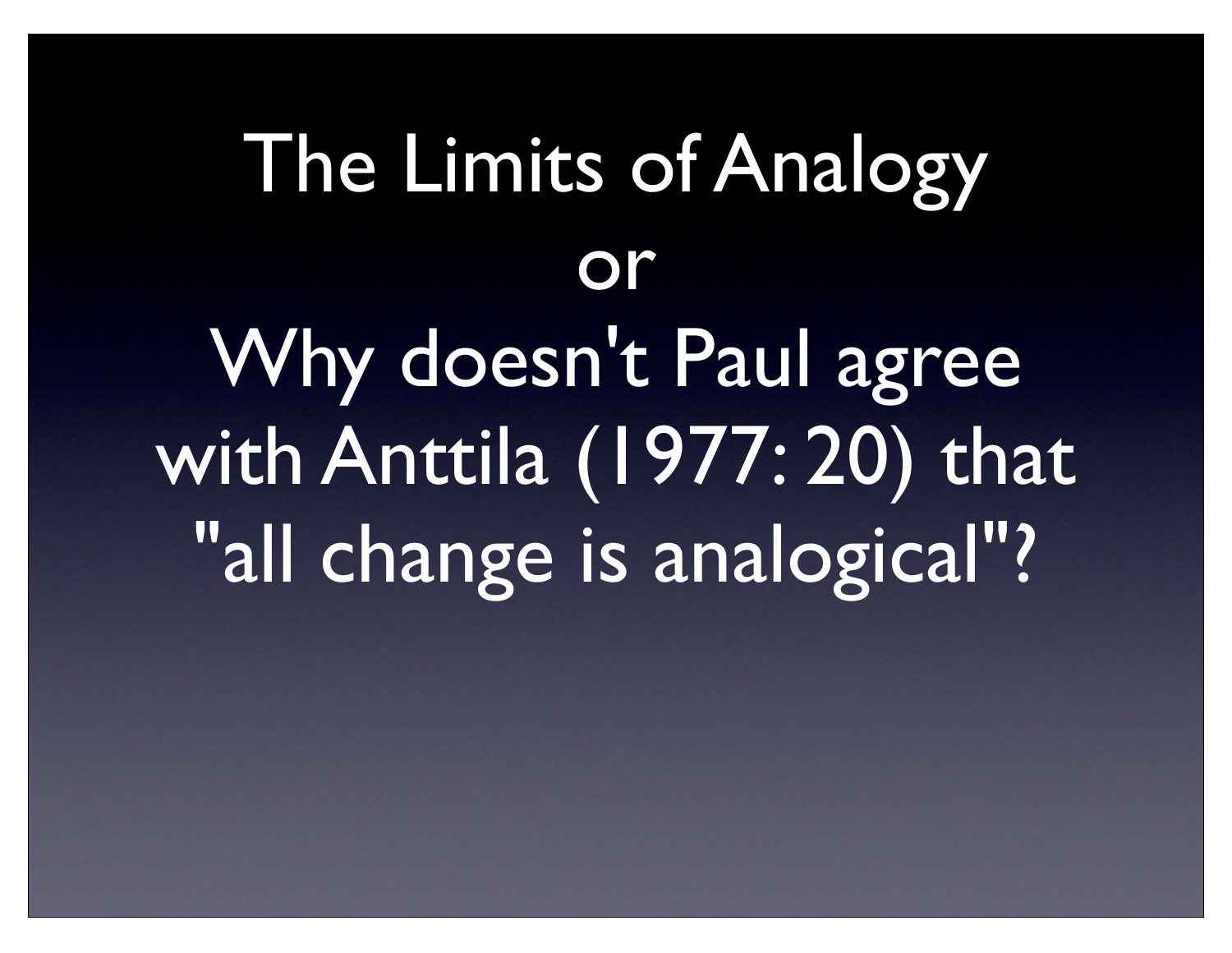### Specifically:

- 1. Why does Paul draw a fundamental distinction between "analogy" and "sound change"?
- 2. What about "phonetic analogy"?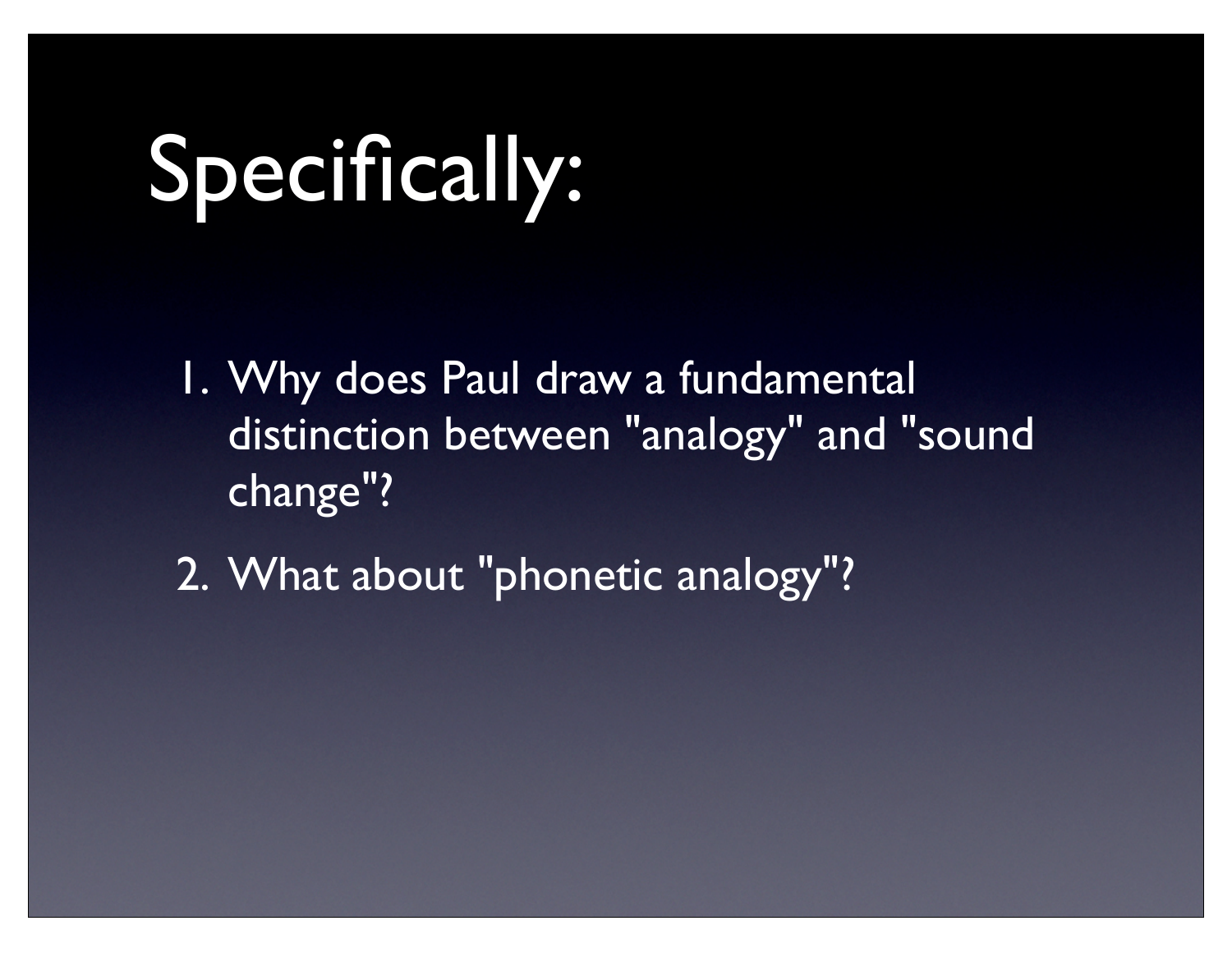# Some proponents of "phonetic analogy"

- By that name: Schuchardt 1885; Karsten 1894; Hermann 1931; Vennemann 1972; Benware 1996; Schryver at al. 2008.
- By other names: Andersen 1973; Ohala 1993; Kiparsky 1995; Bybee 2001 (??); Blevins 2004.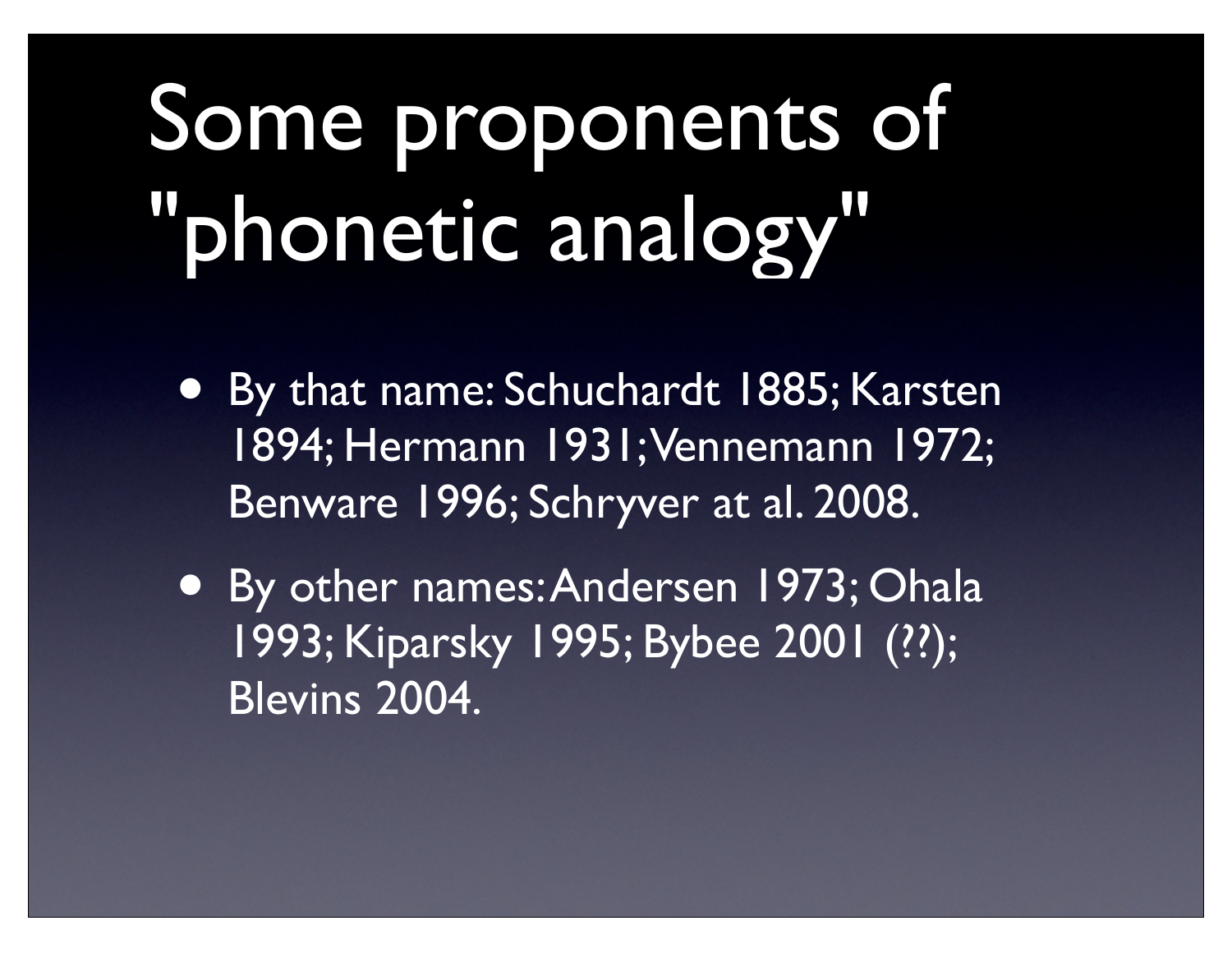#### Schuchardt's notion of "analogy"

Schuchardt's "analogy" does not correspond to Paul's analogy.

When Schuchardt – and some of his followers – talk about analogy, they mean roughly what Paul calls "contamination".

Paul adds his chapter on contamination in the 2nd [1886] edition of the *Principien*. (Schuchardt was writing in 1885.)

Unlike "proportional analogy", contamination is arguably problematic for Neogrammarian theory, regardless of whether it is "conceptual" or phonetic.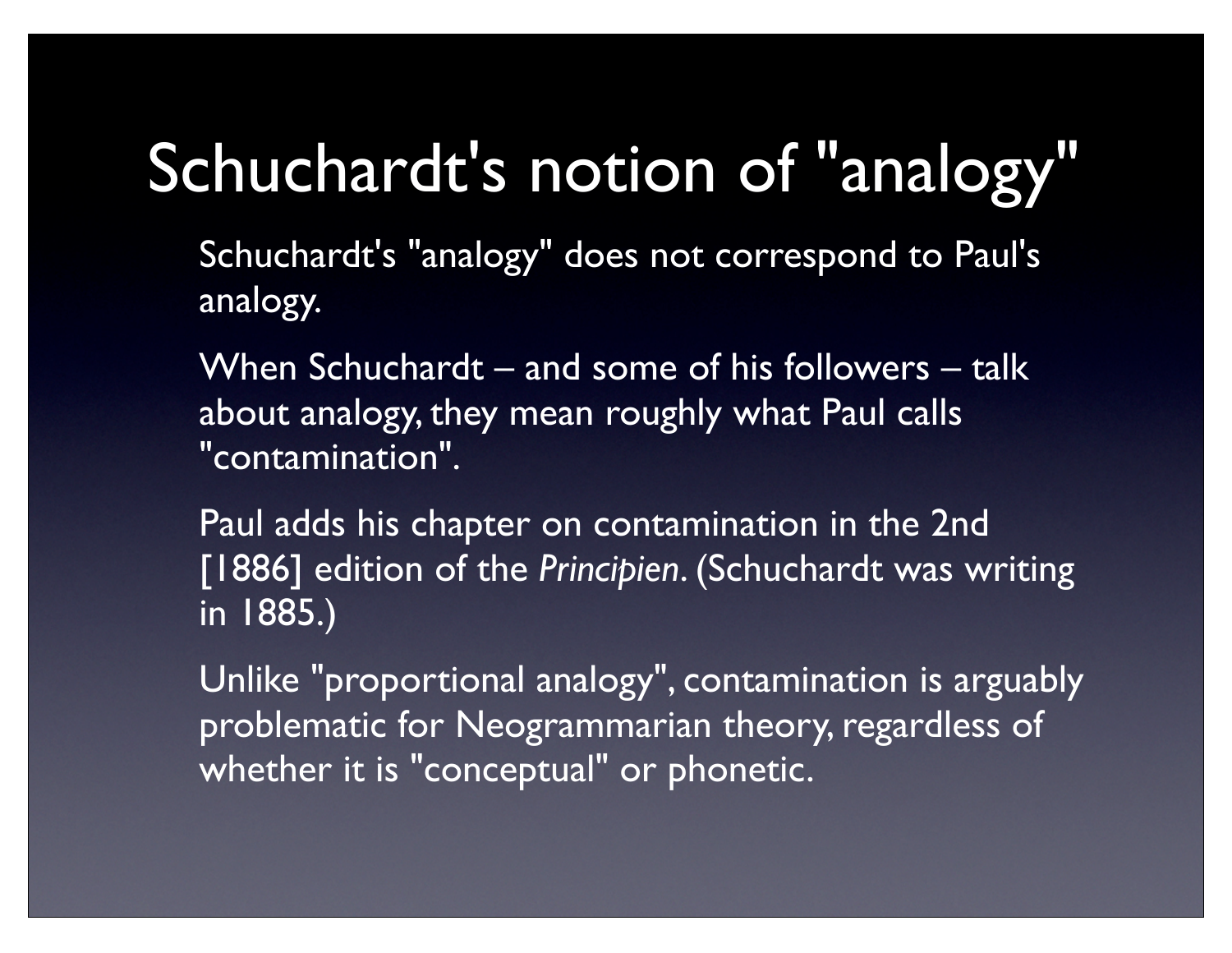"...das, was hier Sch[uchardt] [unter rein lautlicher Analogie] versteht [ist] überhaupt keine Analogie, sondern ein Unding, was sich überhaupt nicht denken lässt. Wo käme die Proportionsgleichung her?" (Paul 1886b:6)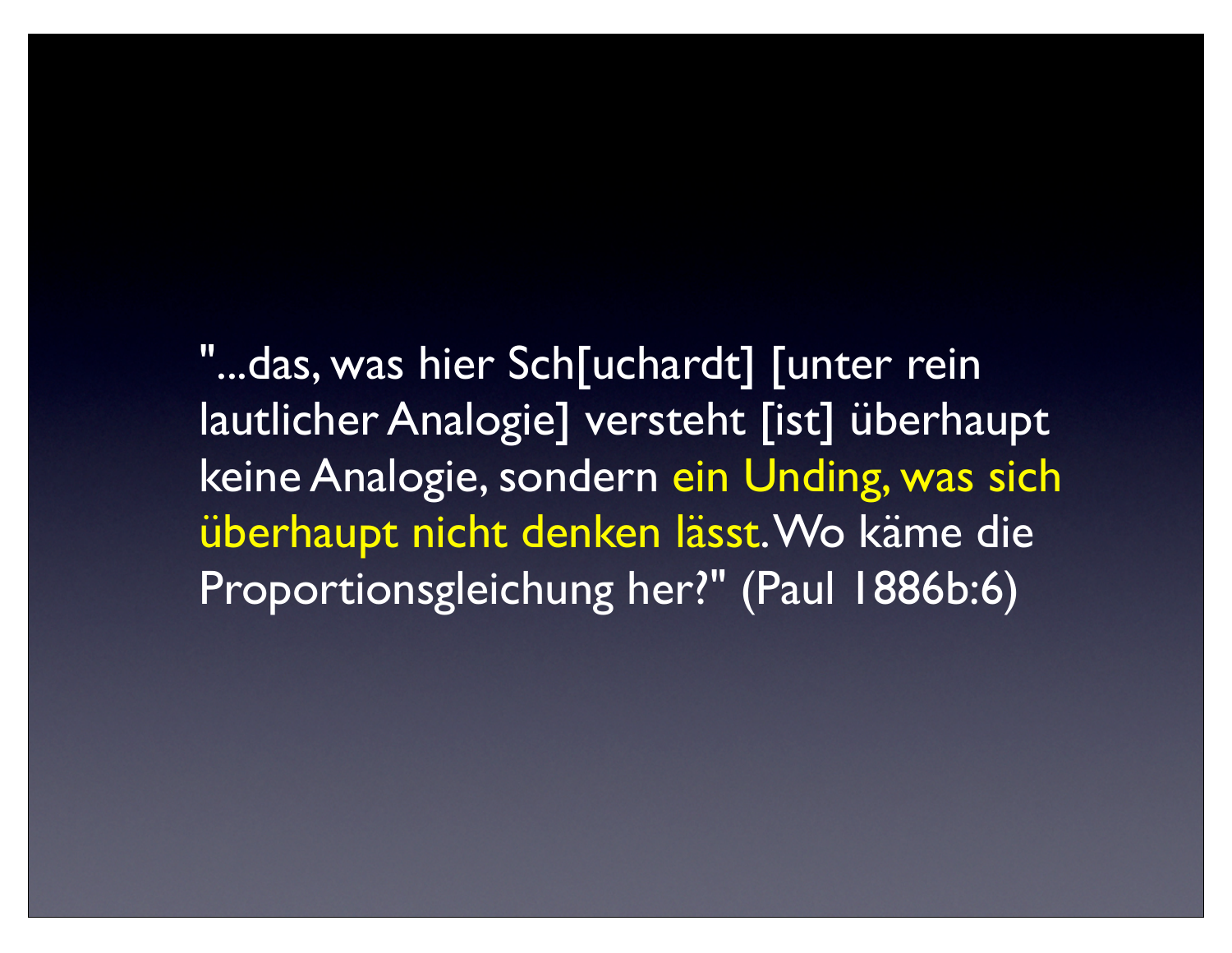# 2 conceptions of analogical innovation

- Analogical innovation as application of a grammatical rule (=solving of a proportional equation)
- Analogical innovation as influence of one (set of) form(s) on a similar/related (set of) form(s).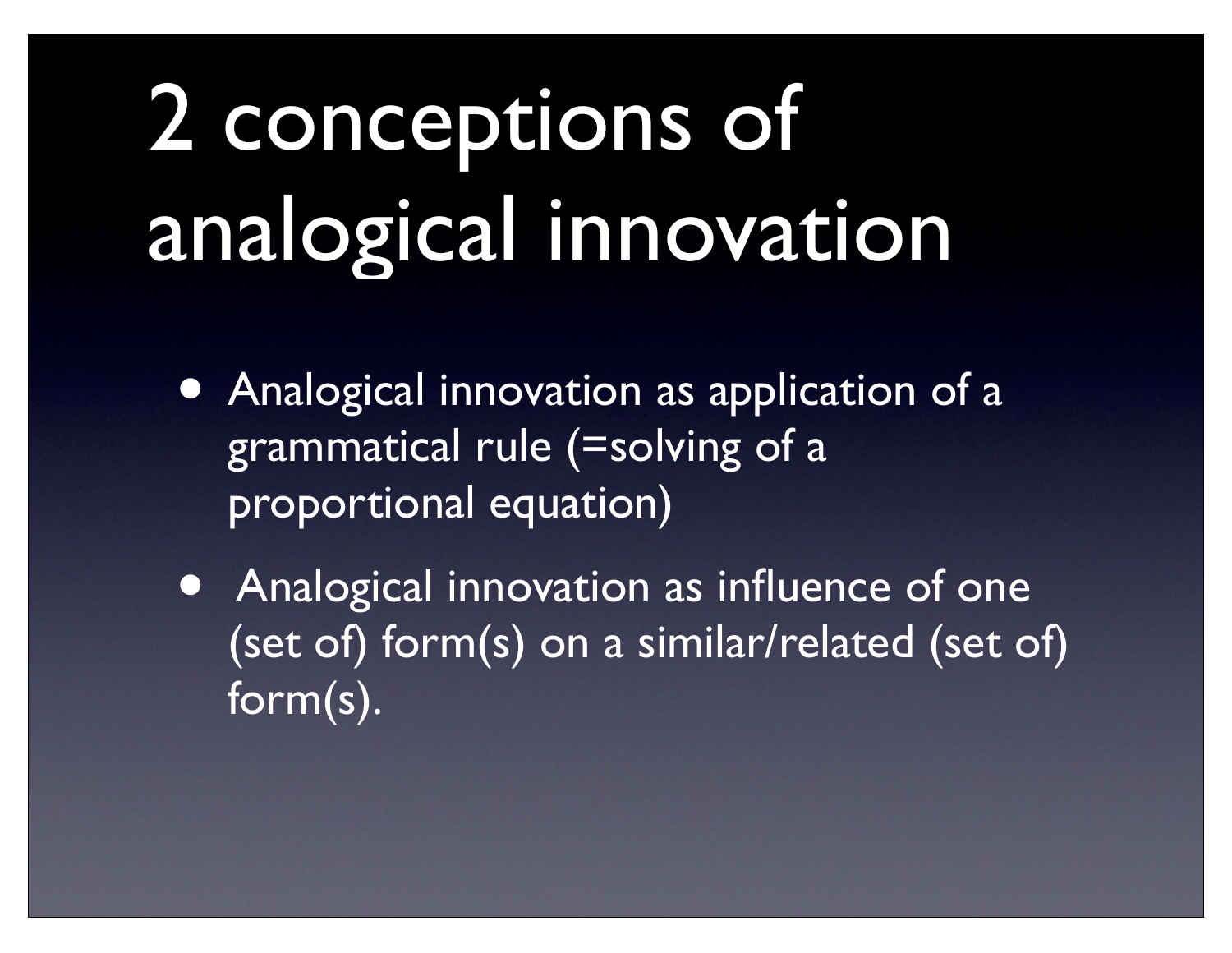Comprehensive theories include BOTH types of innovation (but don't necessarily call them both "analogical").

Approaches differ greatly in which they regard as more fundamental/important.

Coverage of the two approaches overlaps in the crucial area of paradigm leveling.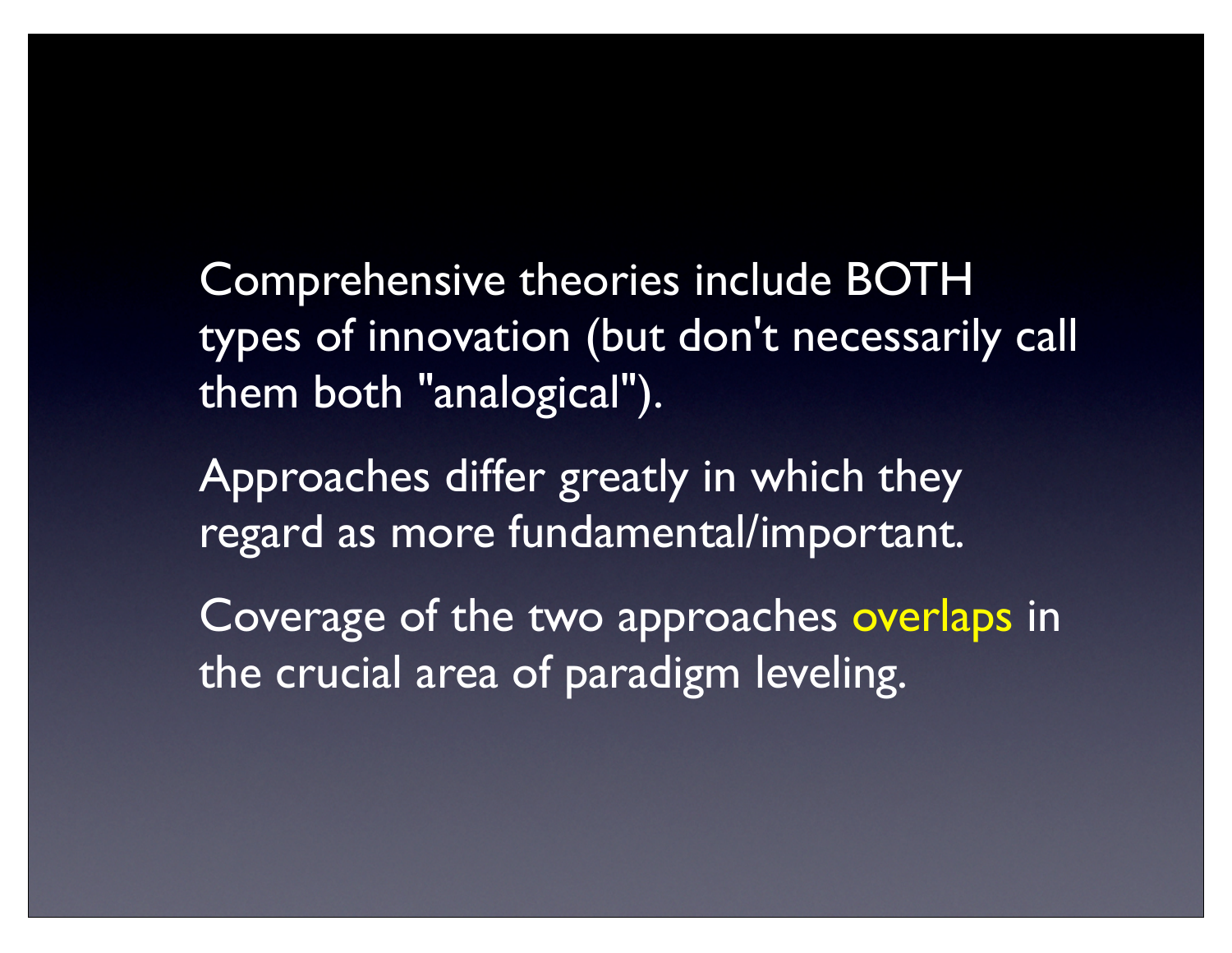#### What is "phonetic analogy"?

Schuchardt and many who cite him talk about the analogical extension or generalization of a sound change:

"die Häufigkeit eines gewissen Lautwandels wird zur Allgemeinheit" (1885:7)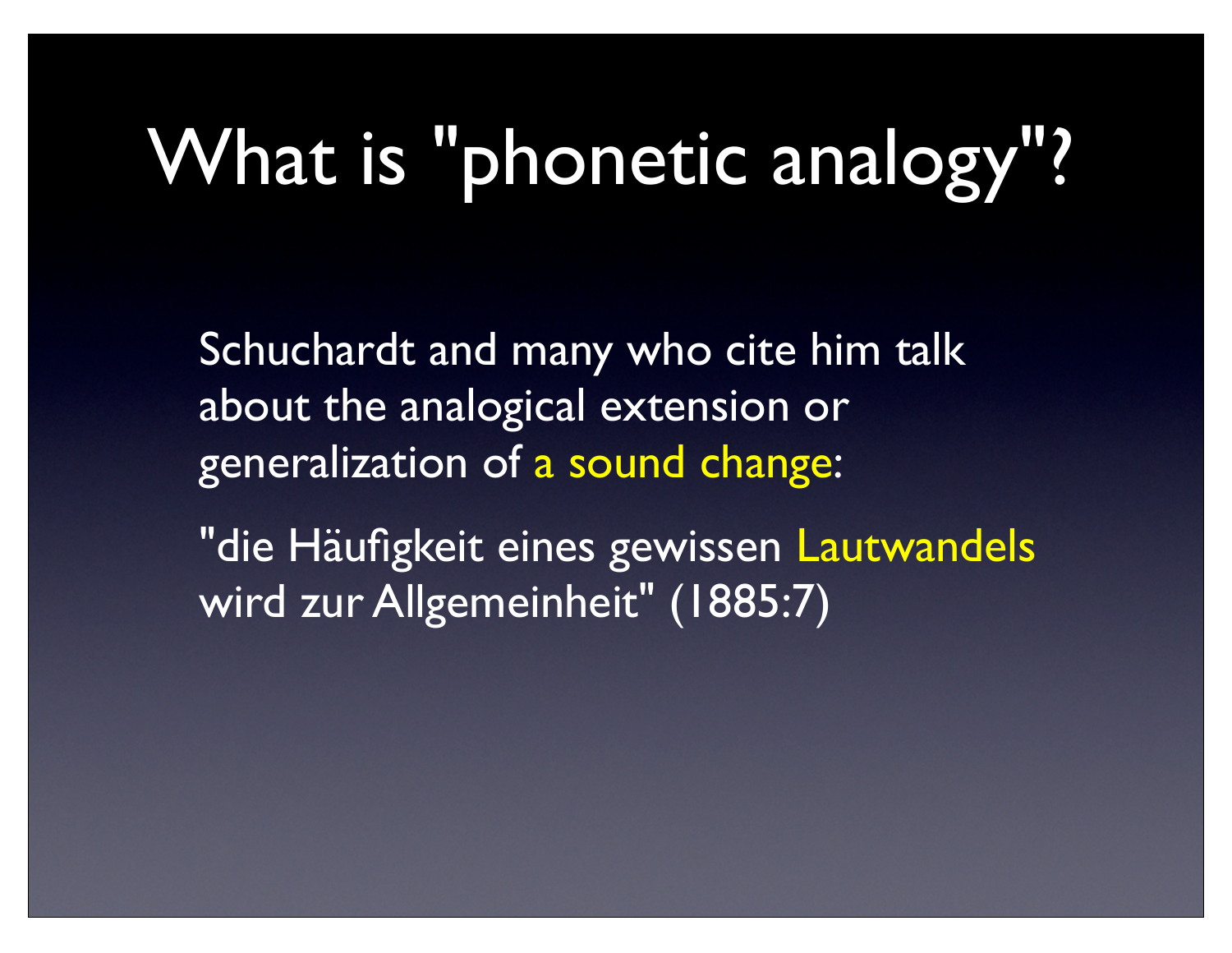For this to make any sense, we have to clarify what we mean by "Lautwandel".

Specifically, there must be some pattern with psychological reality as "synchronic" correlate of the historical change (see Vennemann's Theses 24-27).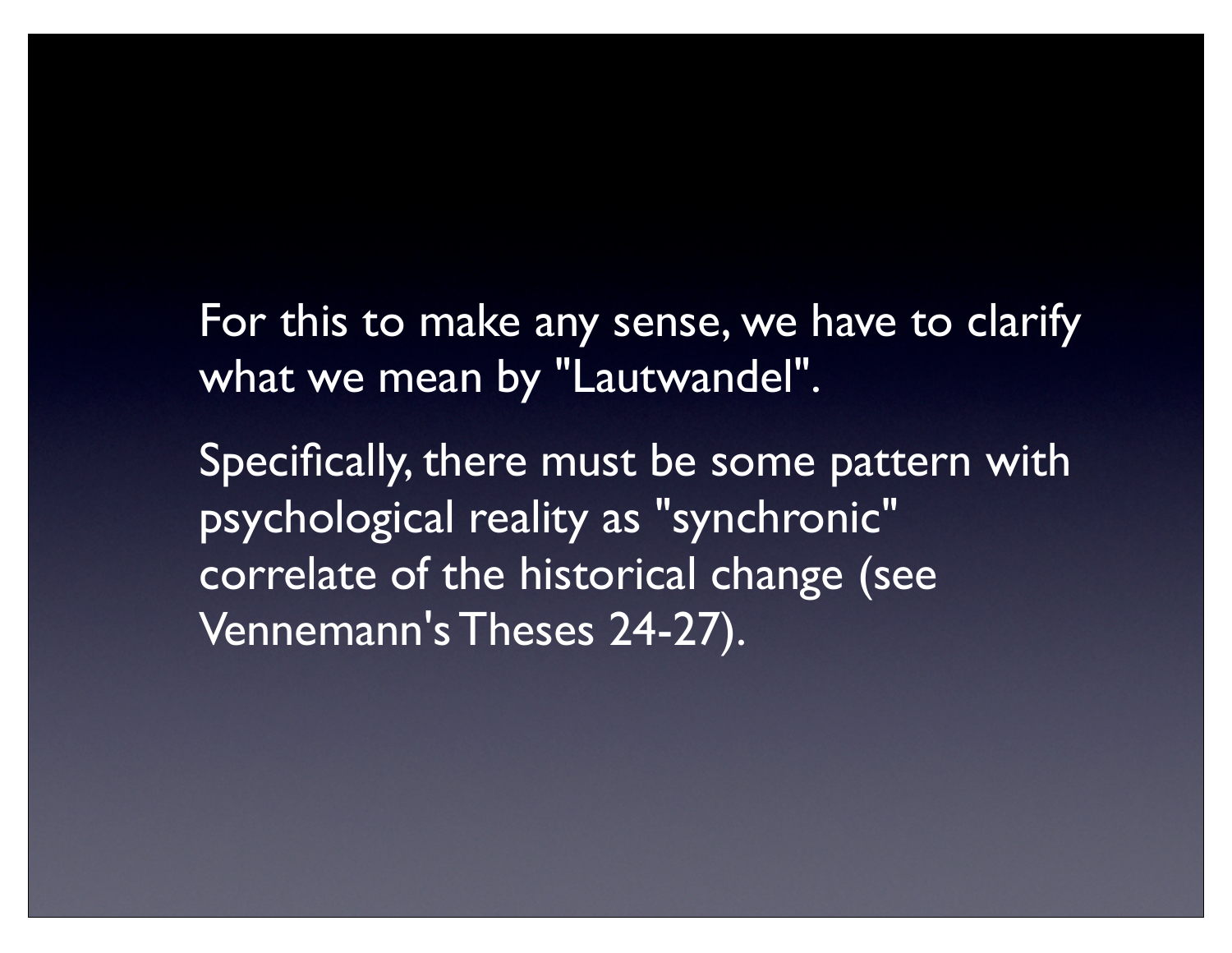# 3 possible candidates

Sound patterns that could conceivably be extended analogically (in some sense) include:

- 1. patterns of alternation
- 2. patterns of distribution
- 3. patterns of variation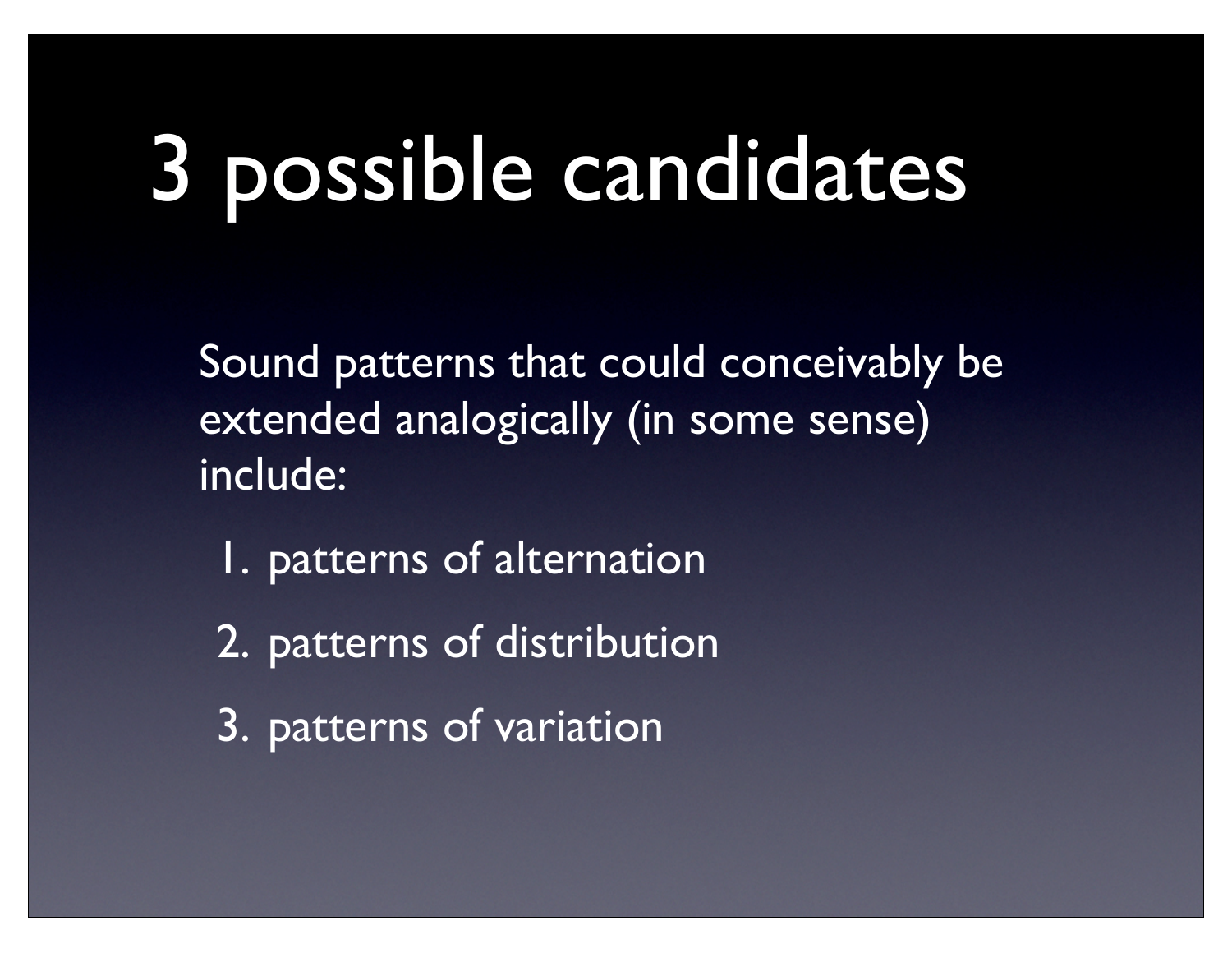#### Candidate1: Patterns of alternation

Paul grants phonological alternations (*Lautwechsel*) a prominent role in his dicussion of analogy and analogical innovation (Ch. 5, §76, 84: "materialphonological proportional groups").

So this type of phonetic analogy is uncontroversial: "Ich habe darauf zu erwidern, dass es allerdings eine rein lautliche Analogie gibt, wie ich in der zweiten Auflage meiner Principien zeigen werde ..." (Paul 1886b:6; cf. Reis 1978:196n.91).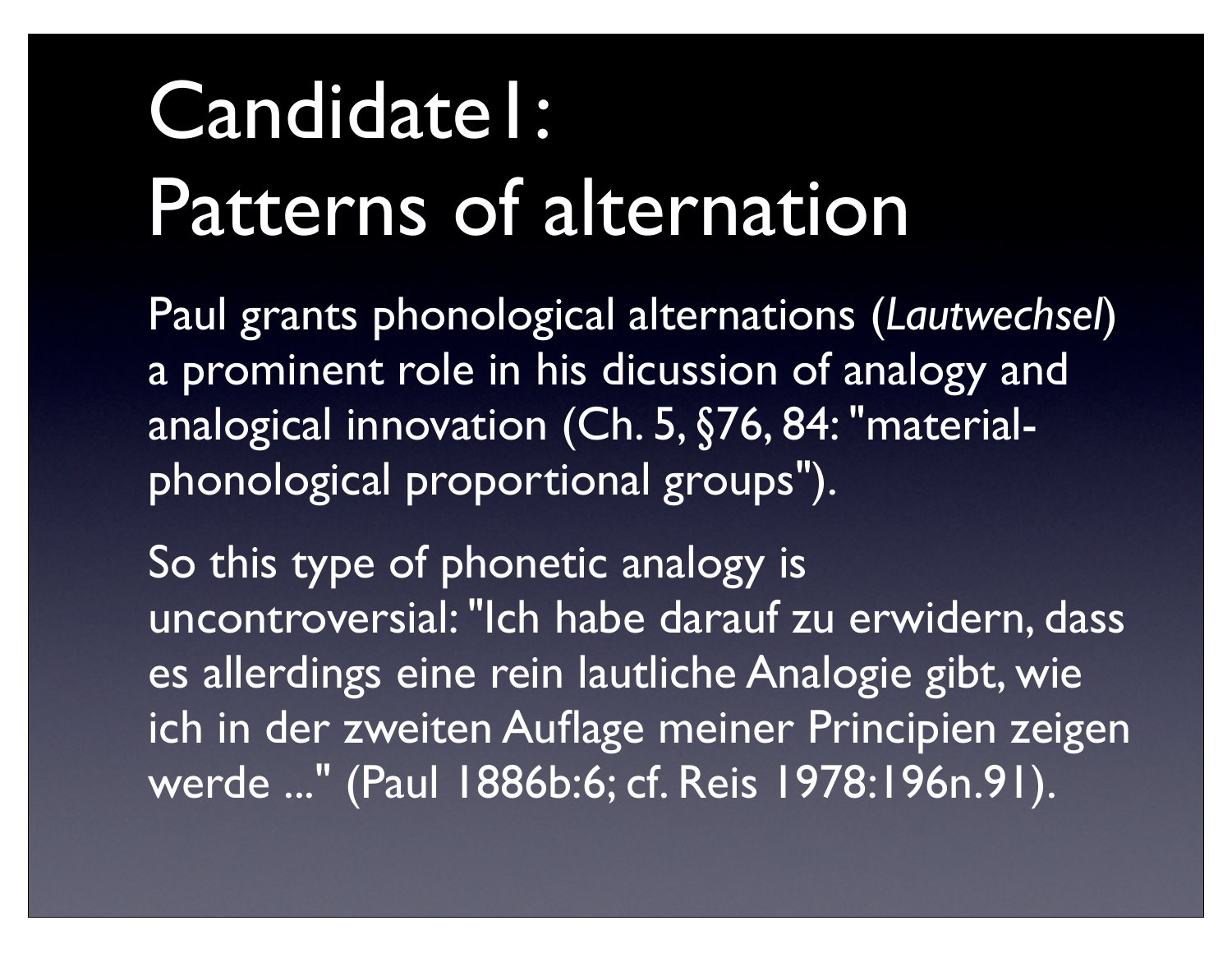#### Candidate 2: Patterns of distribution

Under Schuchardt's notion of

"analogy" (=contamination), dominant distributional tendencies could directly influence the phonological make-up of other items:

"So begünstigt die Häufigkeit gewisser Lautcomplexe die Neubildung identischer ..." (1885:7)

Vennemann (1972a) argues that learners construct (directional) phonological rules based on patterns of distribution and sometimes extend these rules by phonetic analogy.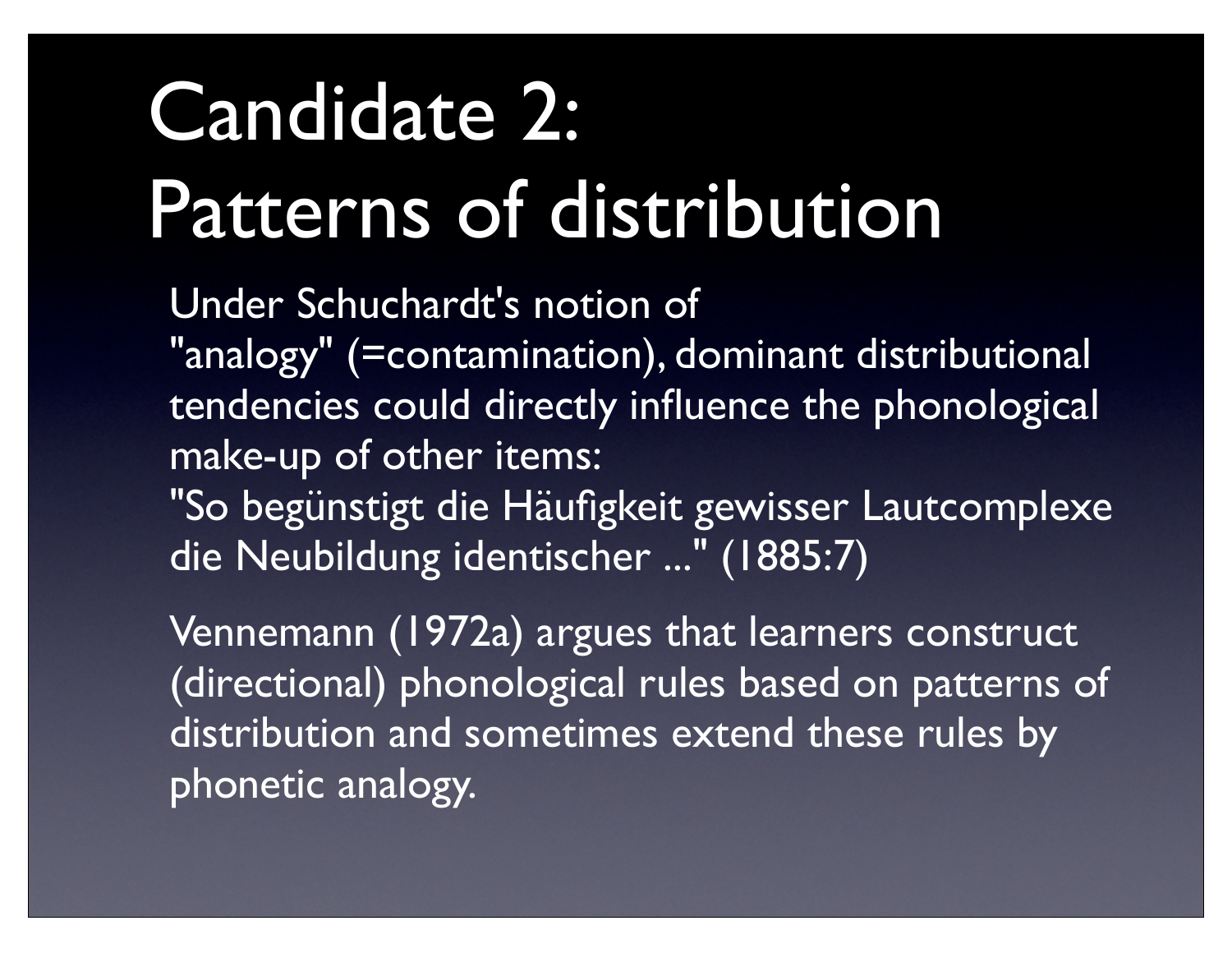#### Lack of productive potential in rules based on patterns of distribution

Paul's analogical formation = productive grammar use = solving for an unknown (analogical = "proportional")

Even if speakers' grammars include some kind of (redundancy) rules that capture patterns of distribution, these rules have no productive potential.

They do not allow speakers to produce any forms that they haven't learned directly, and that – for Paul – is what analogical formation is all about.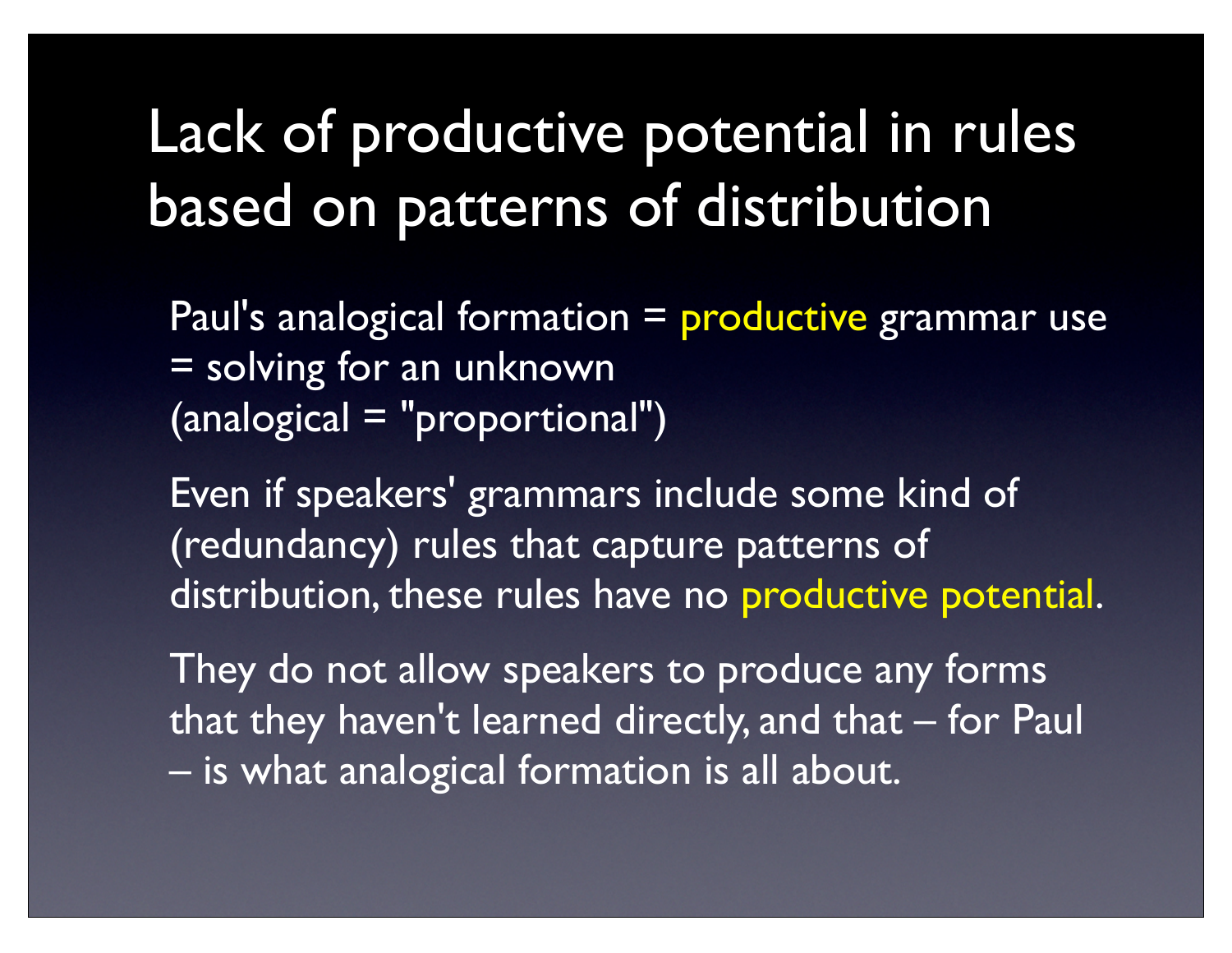So Vennemann's insistence that it can't be the distributional patterns themselves that are analogically extended, that it has to be a phonological rule, doesn't really get us anywhere. If we're dealing with something like contamination, why can't it be the distributional patterns themselves? And the type of rule that Vennemann is proposing does not bring us any closer to any other recognized type of analogy.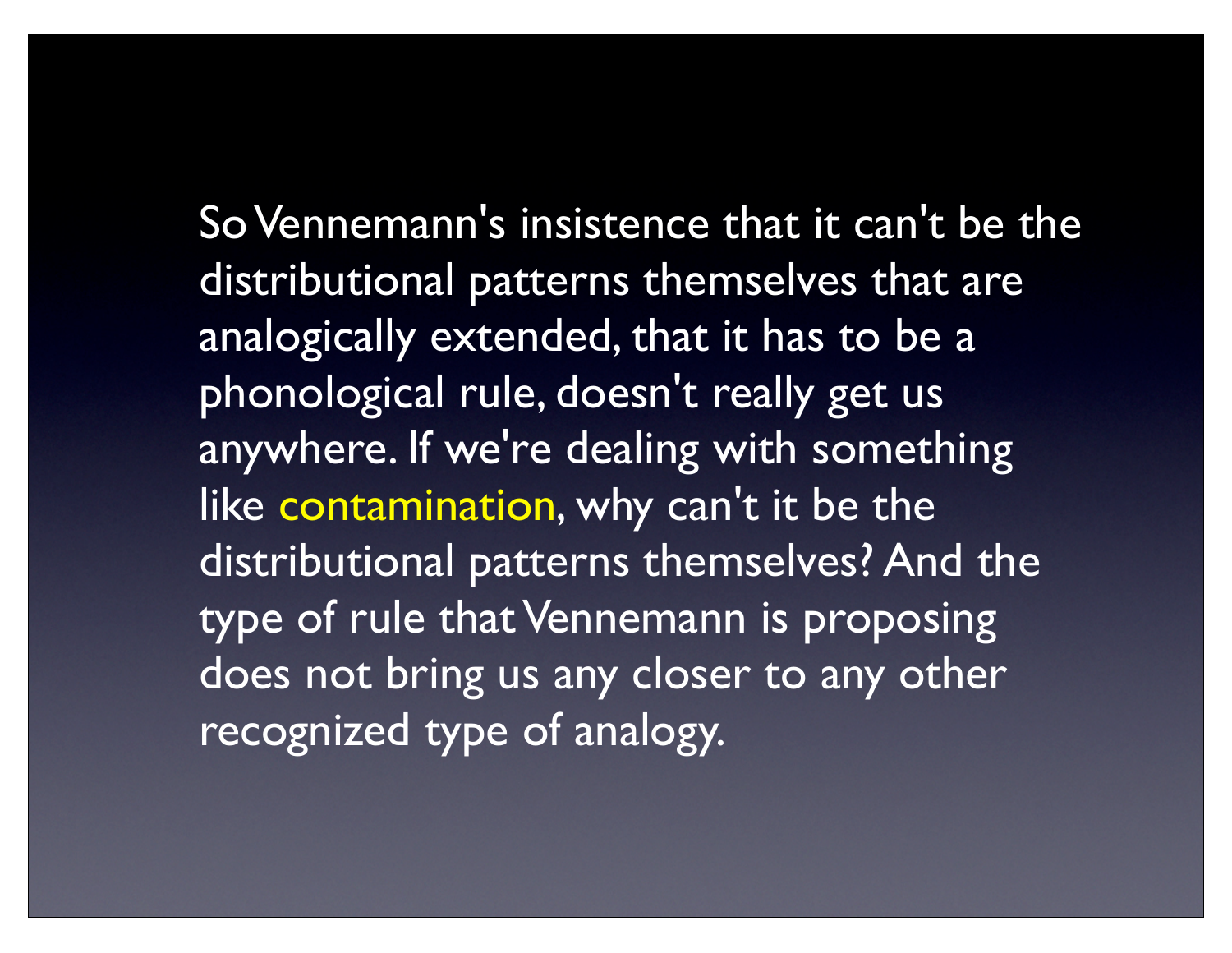# Candidate 3: Patterns of variation

Paul recognizes a mechanism based on patterns of variation that is "psychologically no different from" analogy.

BUT he argues that:

- 1. The relevant kind of variation does not (normally) occur within a speech community.
- 2. The kind of variation that does occur within a community (and within the speech of every individual) has no productive/analogical potential.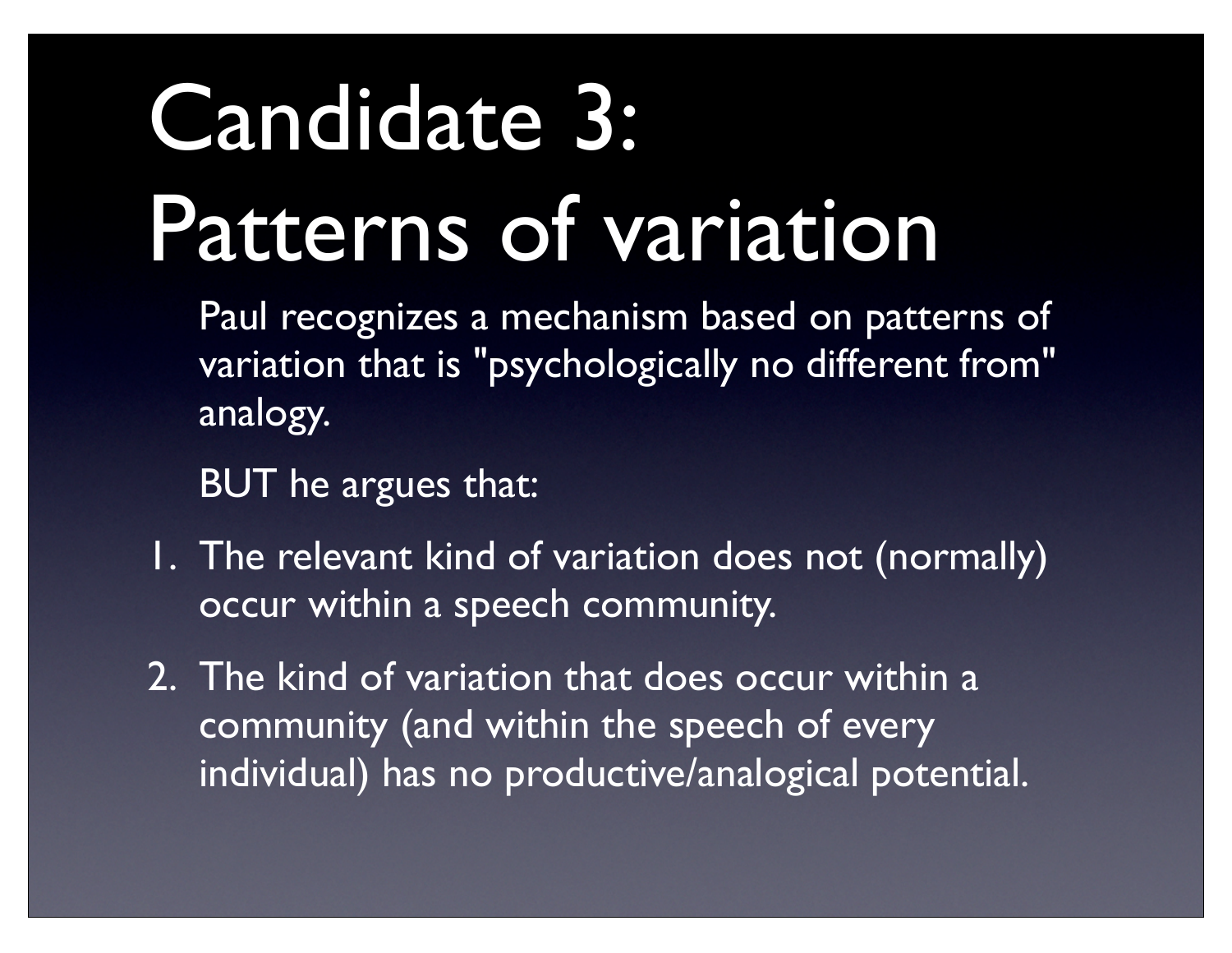# Paul on "analogy" based on inter-lectal variation:

"...groups of correspondences are bound to be set up in the mind of an individual who is proficient in both languages (e.g. Low German *water* ~ High German *wasser* = *eten* ~ *essen* = *laten* ~ *lassen* etc.). Individuals will begin to have at least a vague feeling for the regular relationship of the sounds of the one language to those of the other. As a result they may be able to transpose words that they only know from their natural language correctly into the phonetic form of the artificial language.

This procedure is psychologically no different from what we have called analogical formation, which means that mistakes can sometimes arise through the incorrect generalization of a proportional relationship. I heard one such example from a child who had grown up speaking Low German—he said *Zeller* for *Teller* 'plate' when speaking High German." (ch. 23, §293)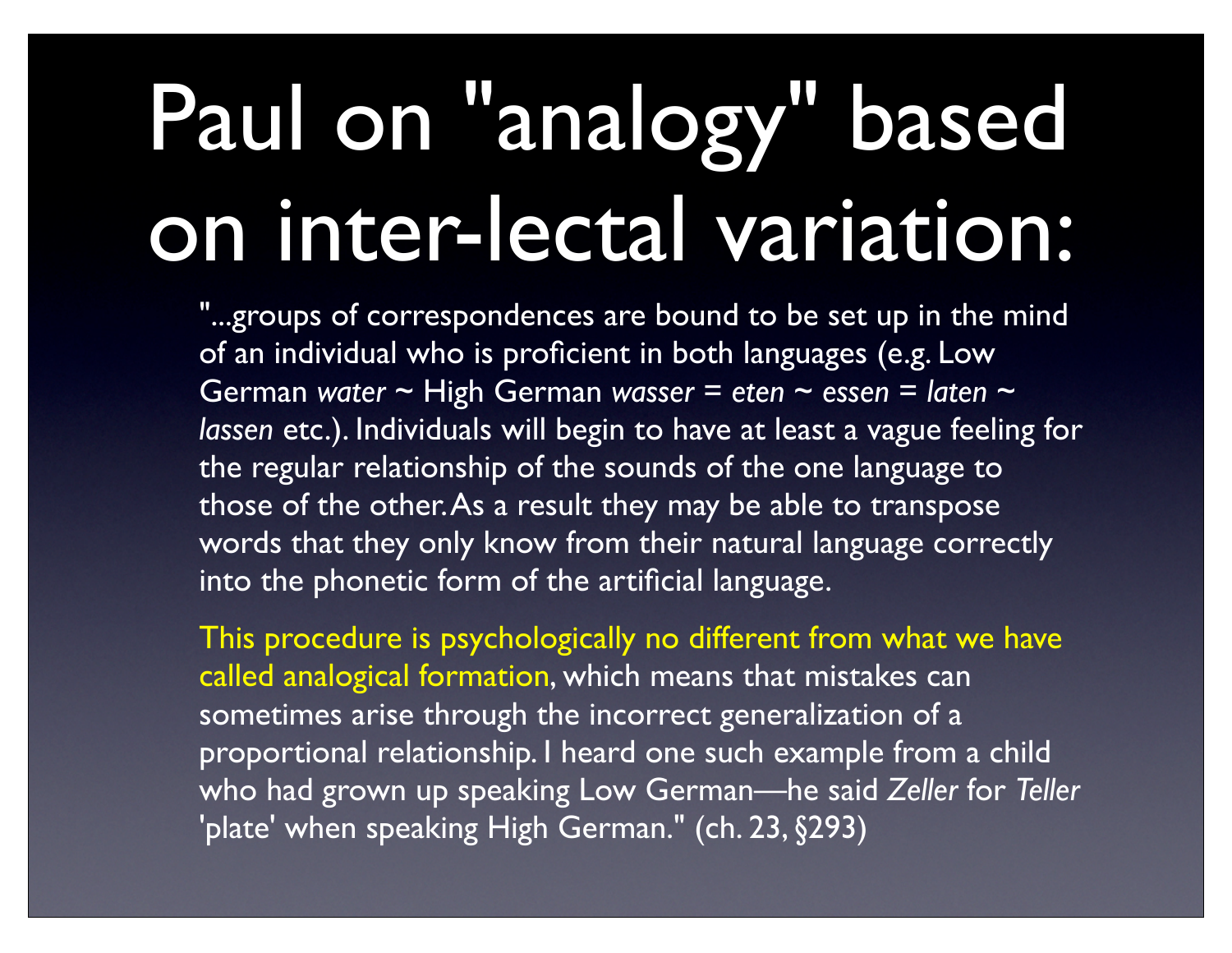## A terminological issue:

For Paul this inter-lectal phenomenon – now commonly known as "(structural) hypercorrection" – is "psychologically no different from [...] analogical formation" but it is NOT analogical formation because it is not based on grammatical relations within a single mental grammar.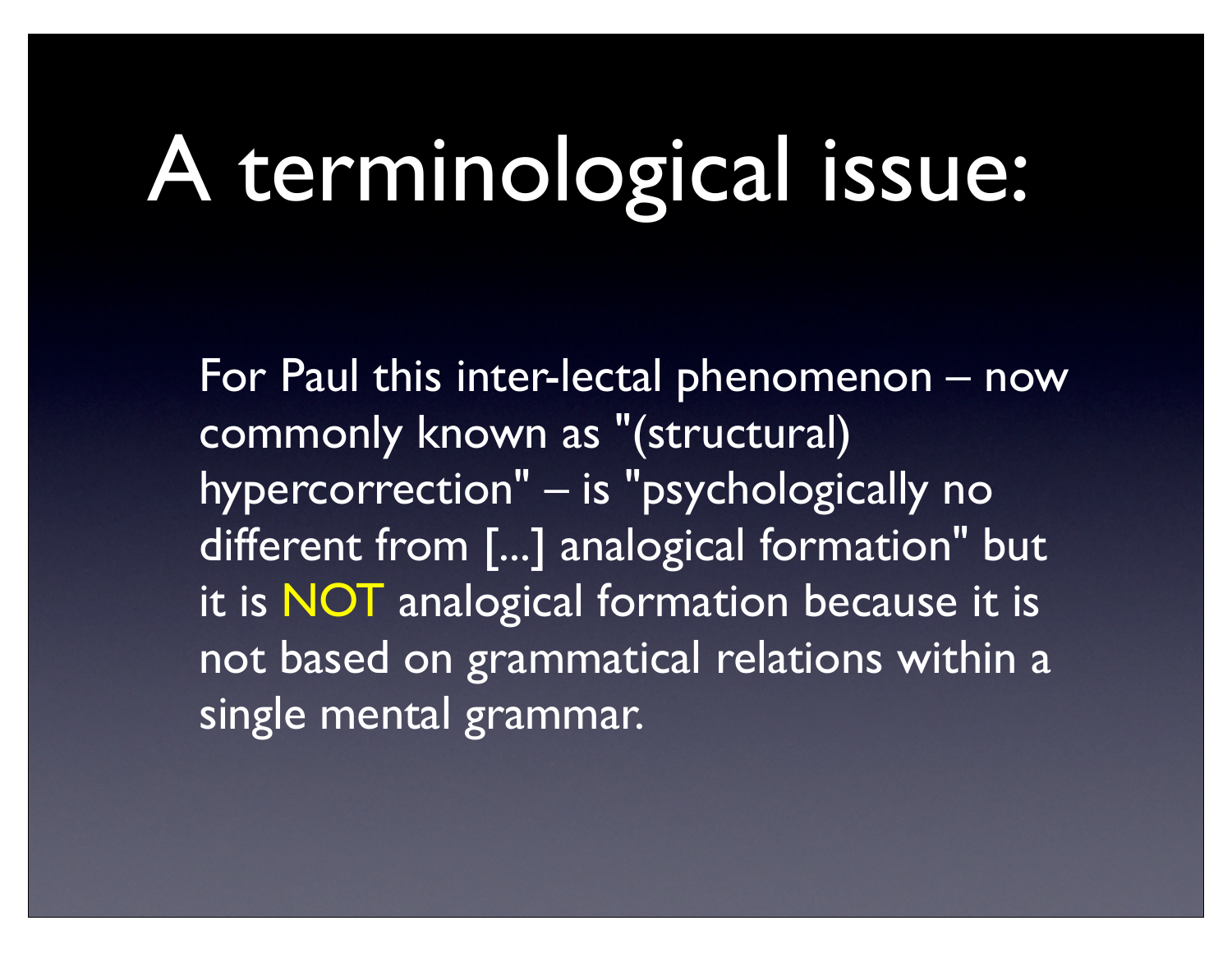# And a closely related substantive issue:

"Thesis 3. The mechanism of spread of sound change is borrowing by imitation.

Thesis 4. There is no difference in principle between borrowing among individuals and borrowing among dialects." (Vennemann 1972a:171).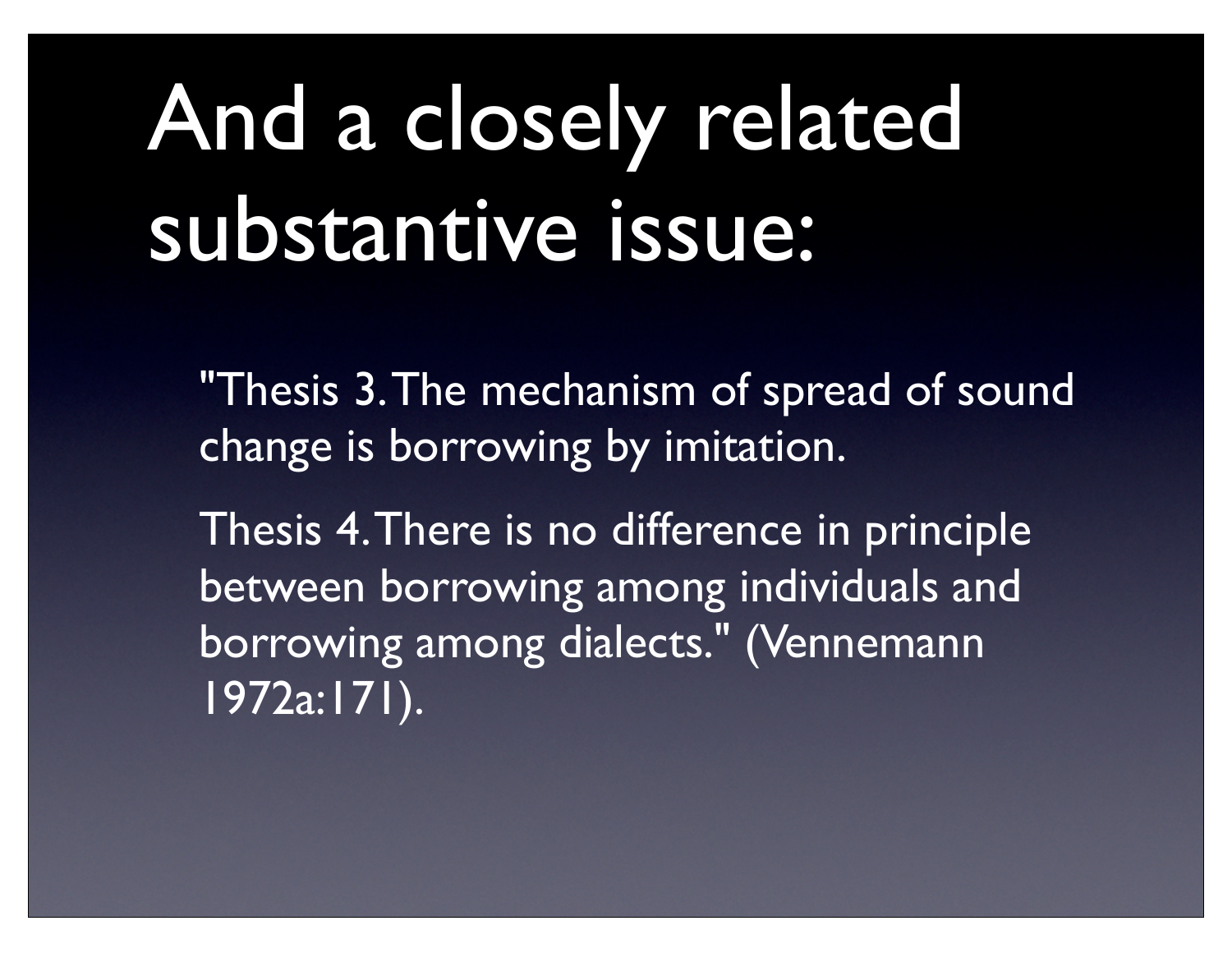#### If these 2 theses are correct...

...then Paul would presumably have to acknowledge that something "psychologically no different" from phonetic analogy plays a major role in sound change.

But Paul is quite explicit in his rejection of both theses, e.g. concering Thesis 4: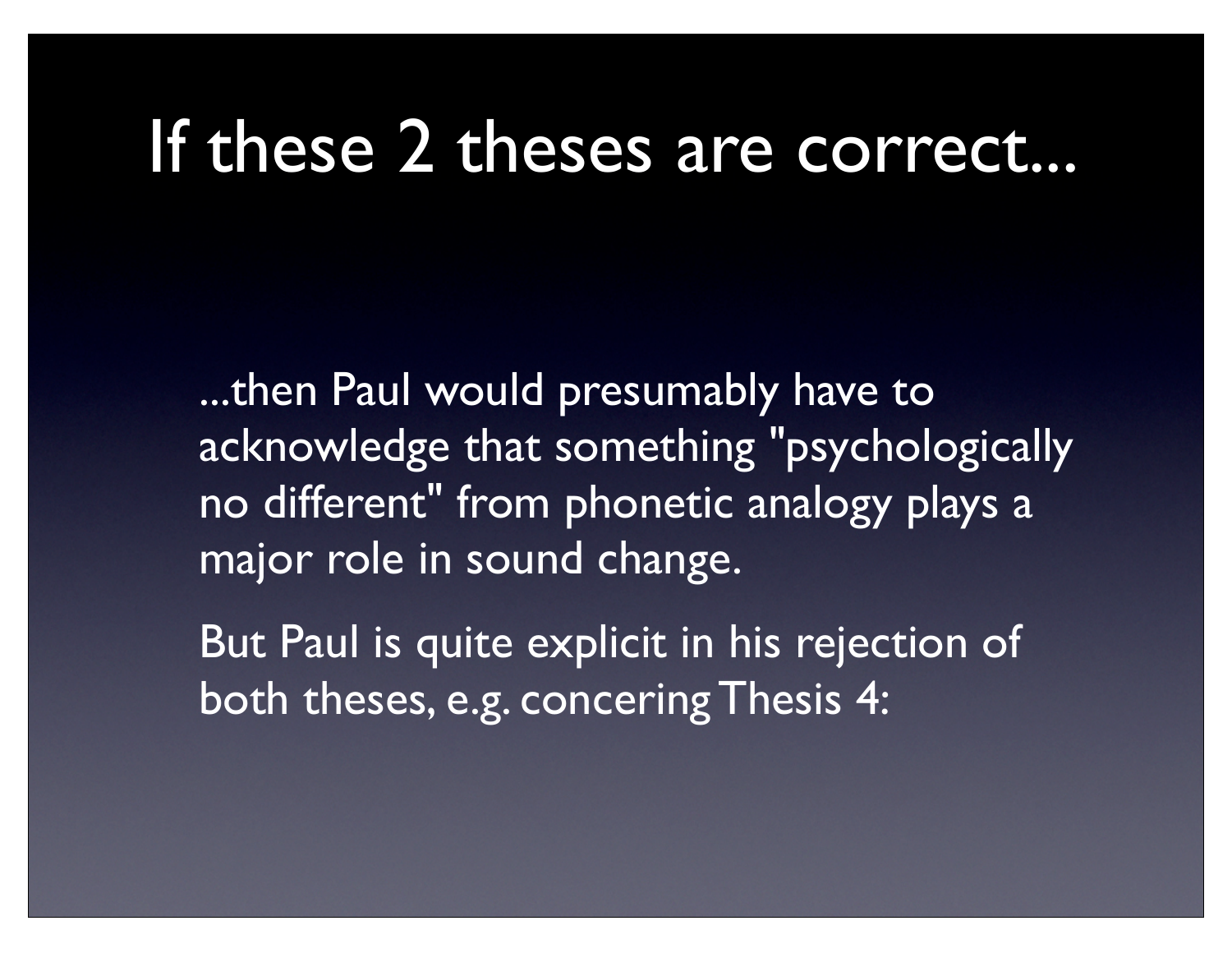"Thus, there remains only the question whether the linguistic interaction of different individuals can be a source of inconsistencies (in the application of a sound law). That would only be conceivable if an individual were simultaneously under the influence of various groups, clearly separated from one another by different sound

developments, and acquired some words from the one group and other words from the other group. However, this assumes an exceptional kind of situation. Normally no such differences are found within the speech community where the individual grows up [...]" (ch. 3, §48)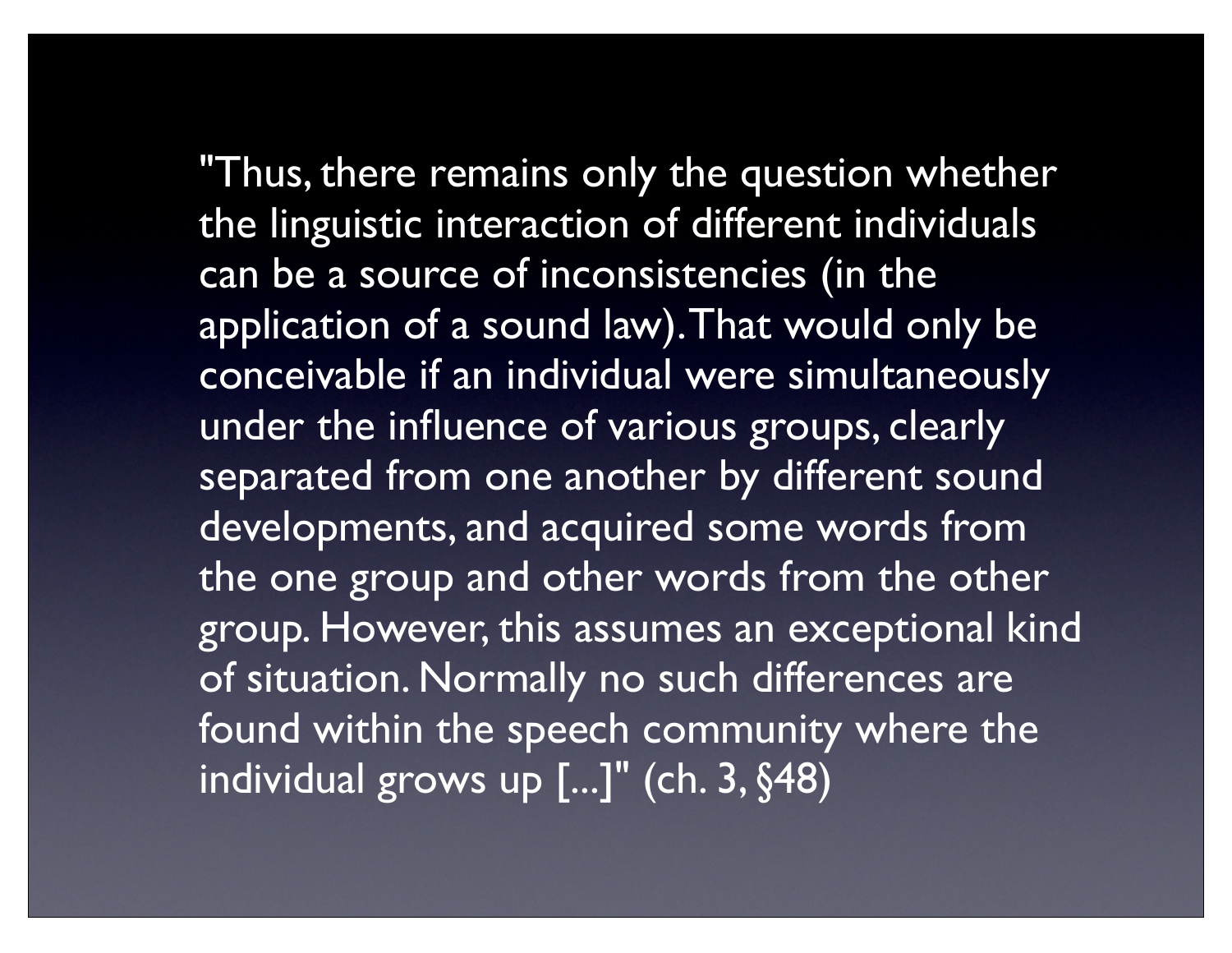"Therefore, inconsistencies cannot develop within the same dialect, but only as a result of dialect mixture or, as we more accurately outline below, as a result of the borrowing of a word from a different dialect. [...] Naturally, then, in the establishment of sound laws we do not have to deal with such apparent inconsistencies." (ch. 3, §48)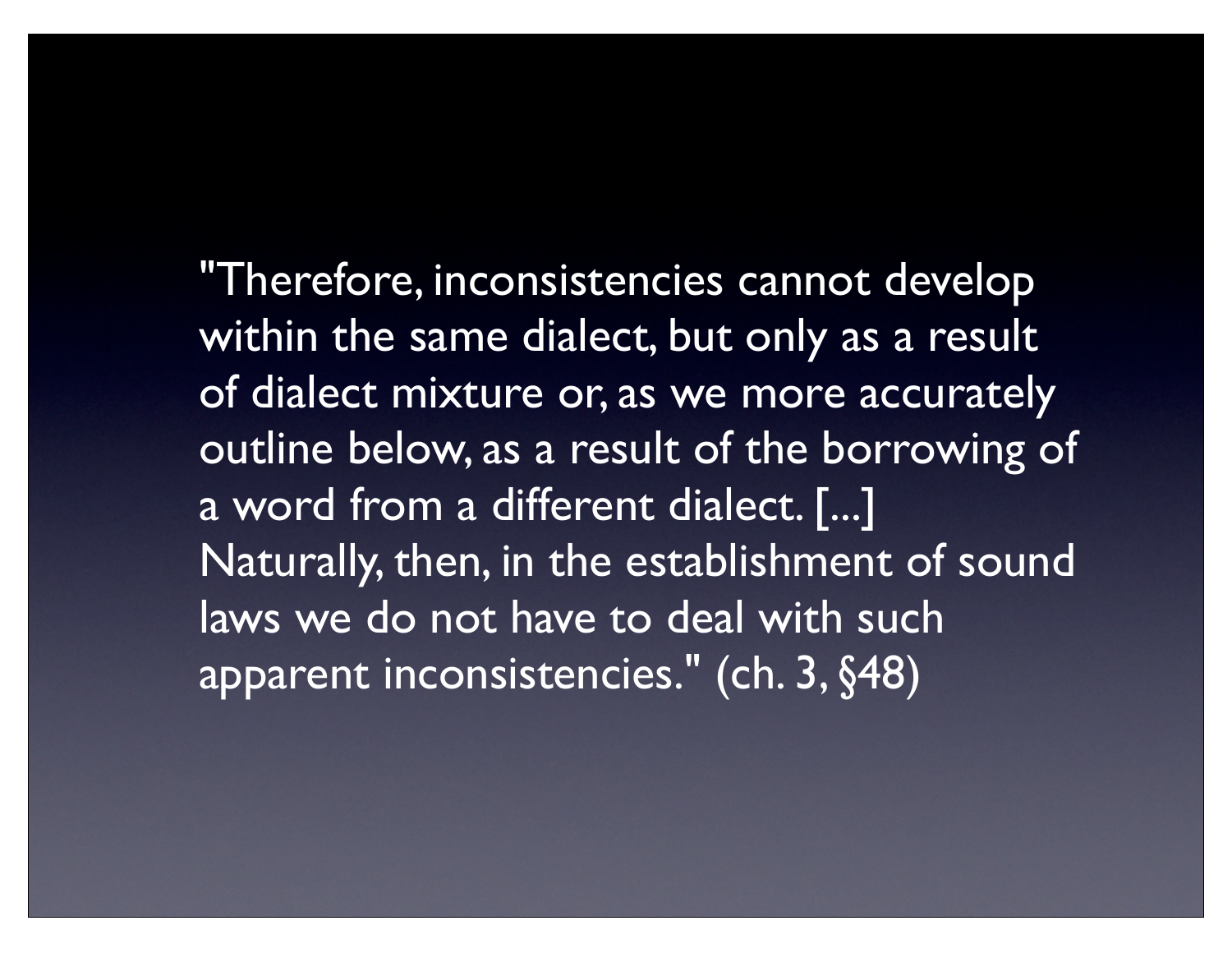"Ich habe nichts dawider, wenn [Schuchardt] die wechselseitige Beeinflussung der Individuen unter einander als Sprachmischung bezeichnen will, aber dieselbe darf doch nicht mit dem, was man gewöhnlich Sprachmischung nennt, einfach confundirt werden." (Paul 1886b:6)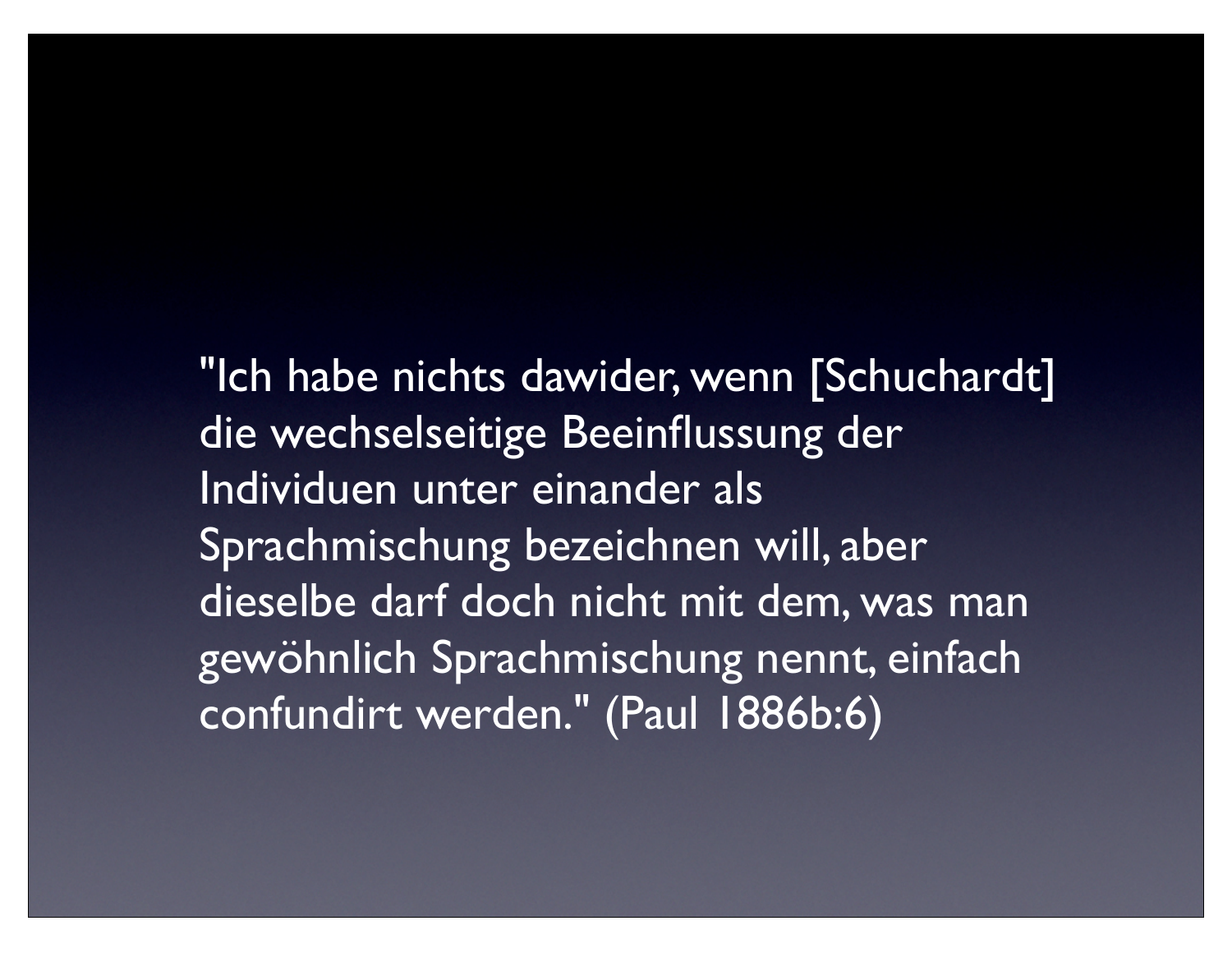#### Paul on phonetic variation within the individual/community

"The movement sense does not form itself separately for each individual word. Rather, everywhere where the same elements recur in speech their production will be regulated through the same movement sense. If the movement sense shifts through the pronunciation of an element in one word, this shift will also be decisive for the same element in any other word. Fluctuations of pronunciation that arise through faster or slower, louder or quieter, more careful or more careless speech will always affect the same element in the same way—regardless of which word it occurs in [...]" (Ch. 3, §47)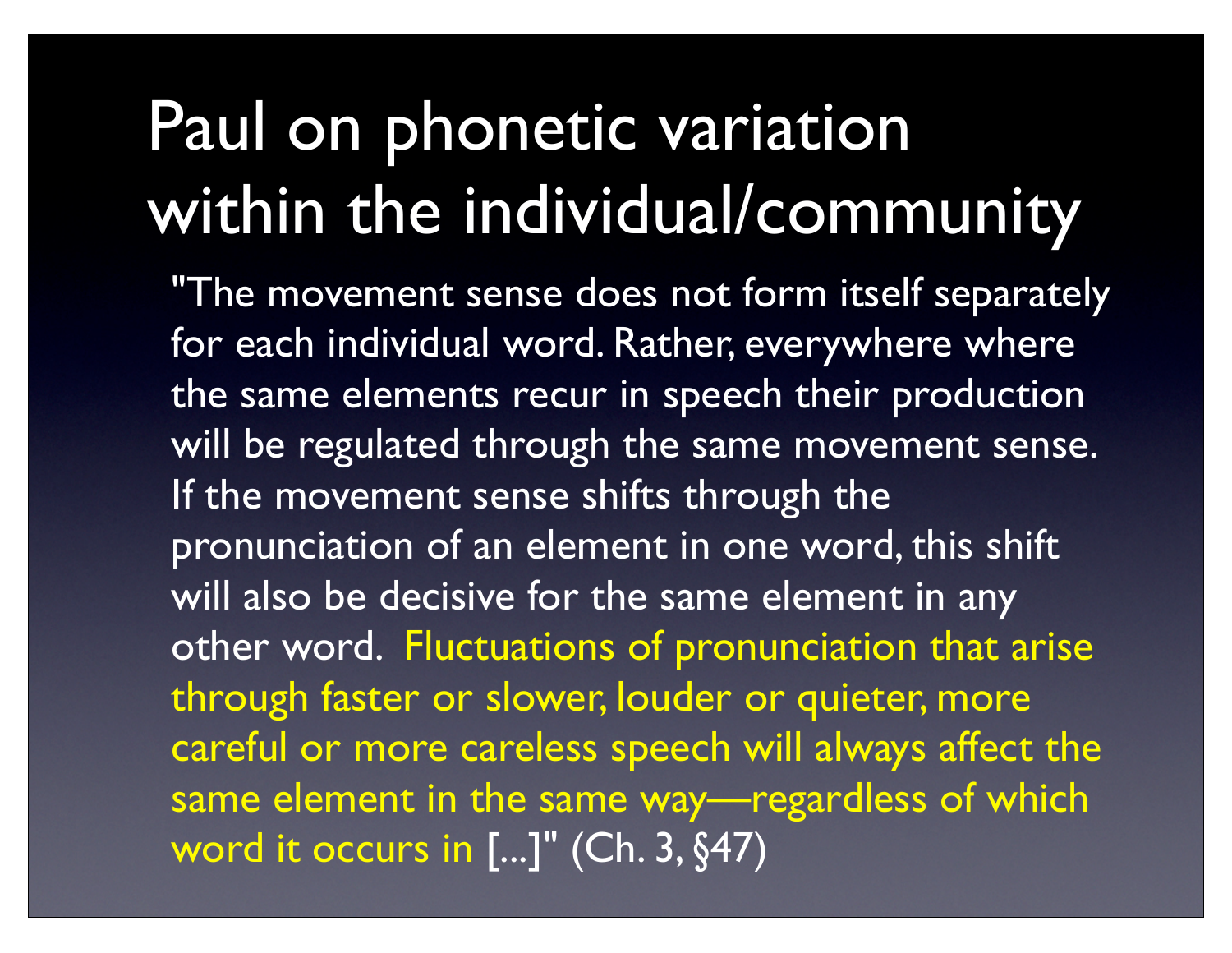#### 2 Neogrammarian reasons...

...why this kind of individual phonetic variation cannot give rise to analogical innovations:

- 1. It is a physiological rather than a psychological matter.
- 2. OK, maybe it's psychological (and part of the mental grammar), but analogical innovations can only arise where inconsistencies and ambiguities in grammatical patterns create the potential for speakers to "guess wrong" when arriving at forms by analogy.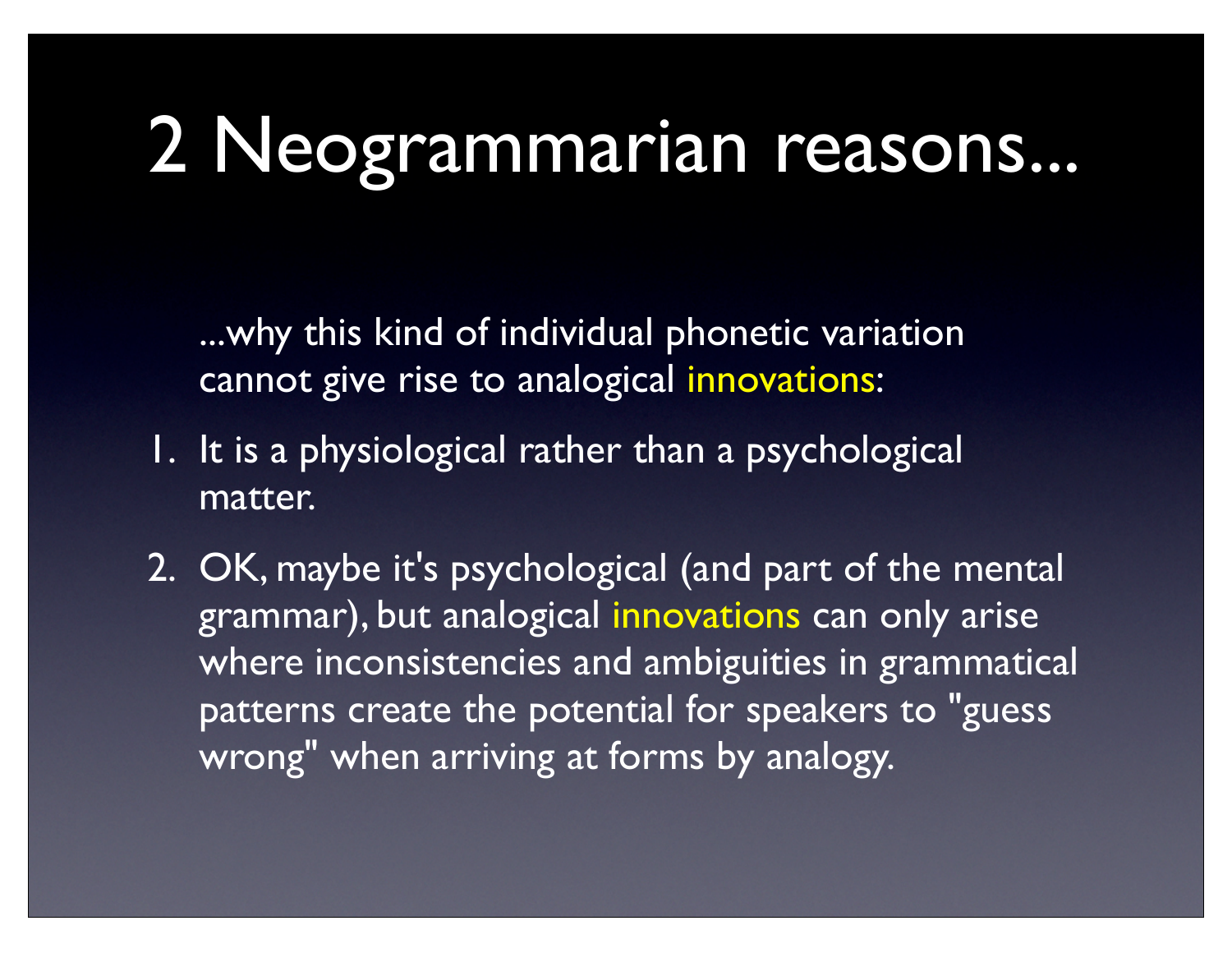#### Reason I...

...was quickly challenged and rejected:

"Thesis 1. The human basis of sound change is psychological." (Vennemann 1972a:171)

But this does not settle the matter of the role of "phonetic analogy" in sound change; it merely brings us to Reason 2 and thus back to the fundamental debate over the nature (and perhaps the teleology) of analogical innovation/change.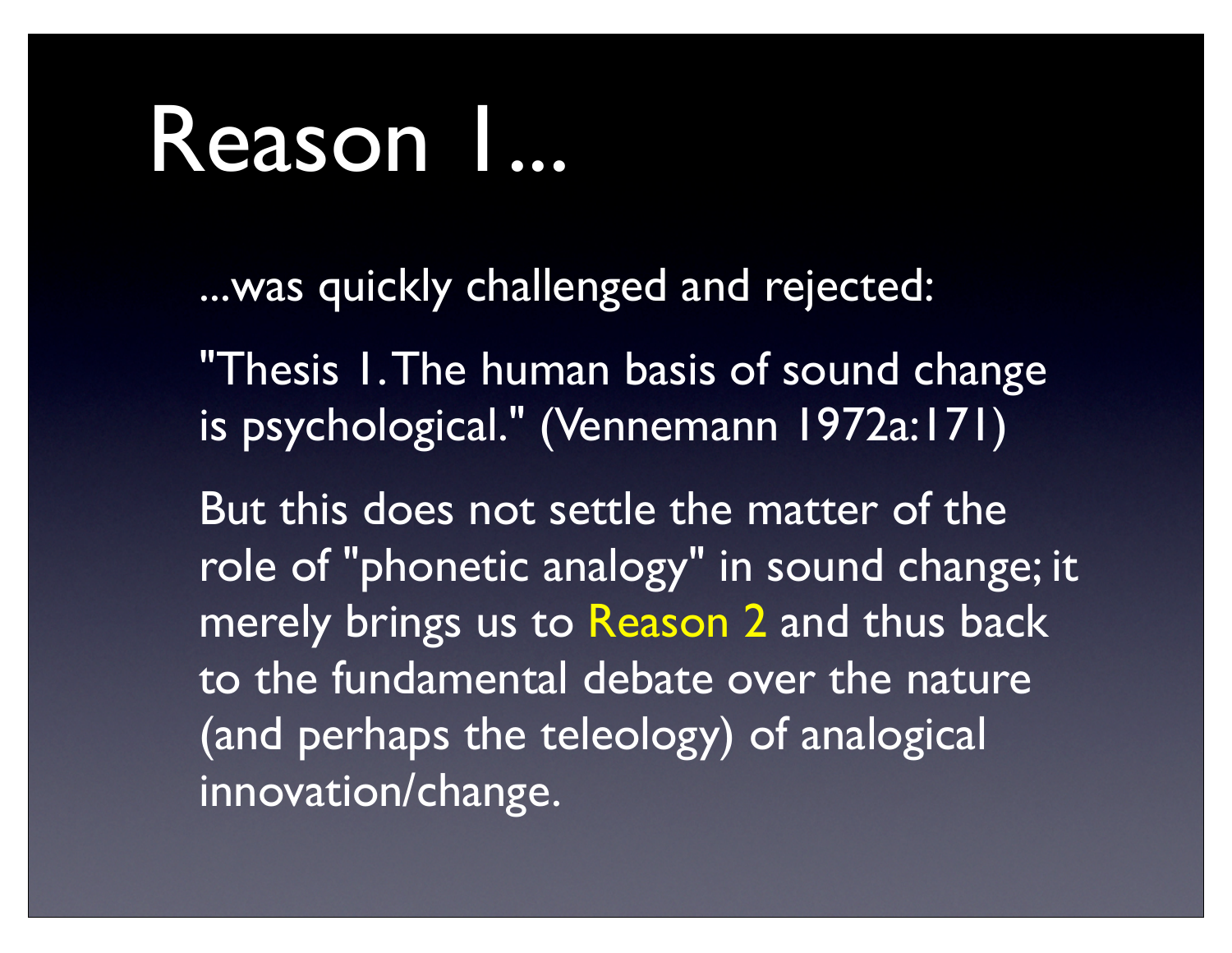"Freilich Osthoffs Gegenüberstellung eines physiologischen und eines psychologischen Moments geht im Ausdruck fehl, insofern auch die physiologische Seite der Sprachthätigkeit psychisch bedingt ist. Aber die Scheidung [zwischen Lautwandel und Analogiewirkung] bleibt darum noch bestehen." (Paul 1886b:6)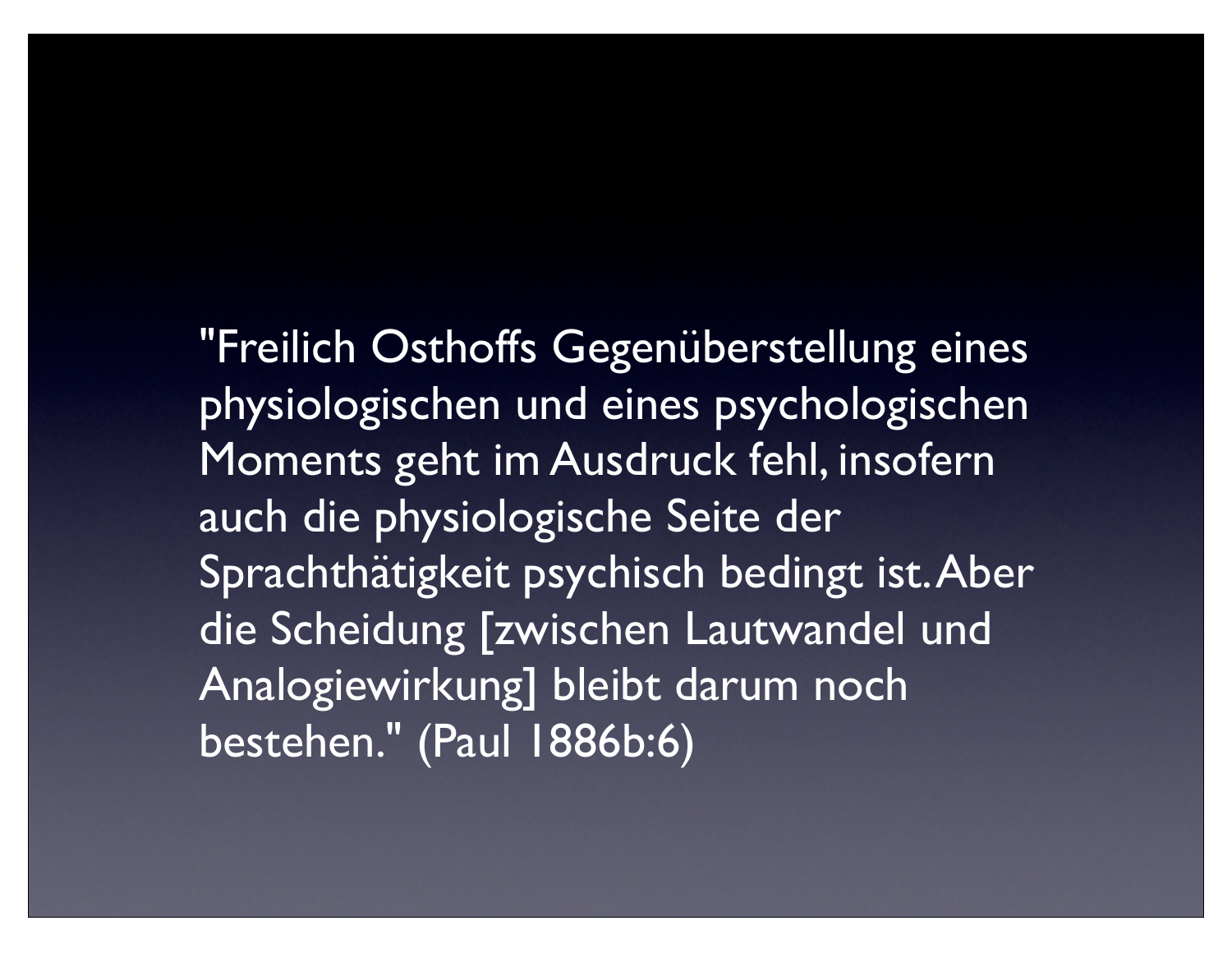# Paul vs. Vennemann (1)

Two **very** different conceptions of (the teleology of) analogical innovation/change. Paul:

The possibility for analogical innovation depends crucially on there being ambiguous forms as well as potentially unknown forms in the system.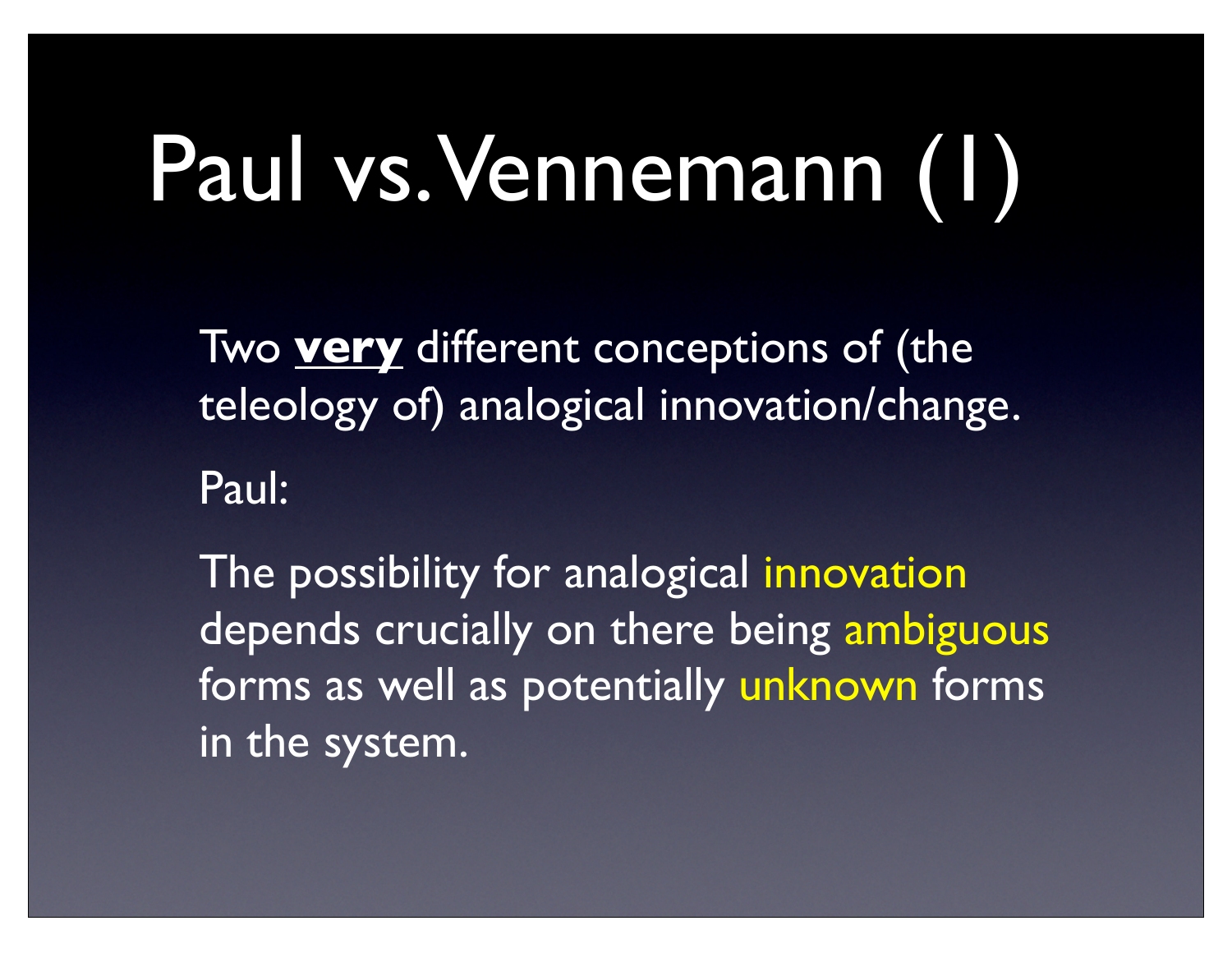## Paul vs. Vennemann (2)

Paul (continued):

No matter how complex a grammatical system might be, no matter how badly it violates alleged universal "preferences" such as "one-form-one-function", there is no possibility for analogical innovation so long as "each individual form [...] reveal[s] beyond a doubt which of the existing classes a given word belongs to." (Ch. 5, §81)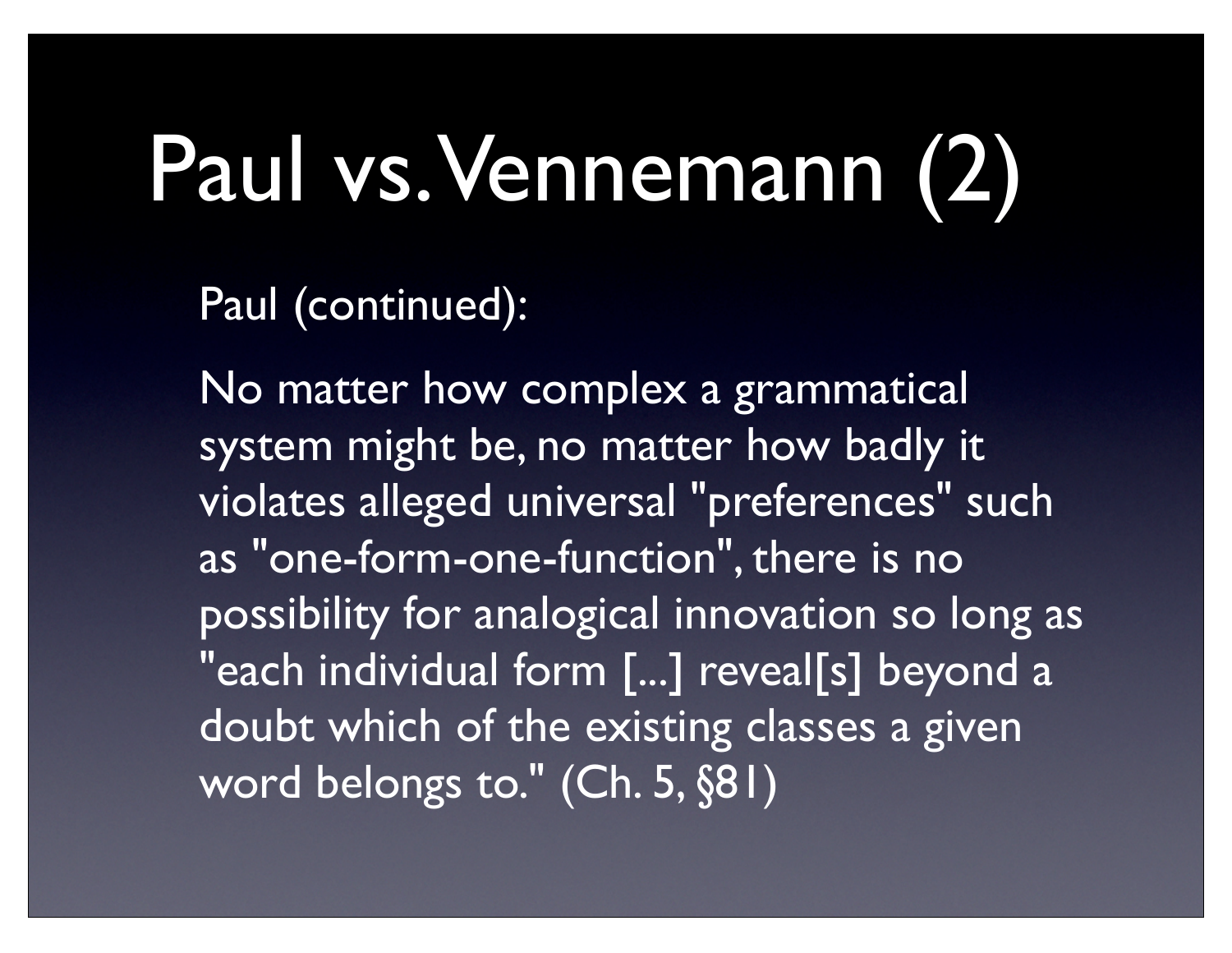# Paul vs. Vennemann (3)

Vennemann:

The potential for analogical innovation exists wherever speakers see an opporunity to "improve" their language by extending an existing pattern to similar contexts.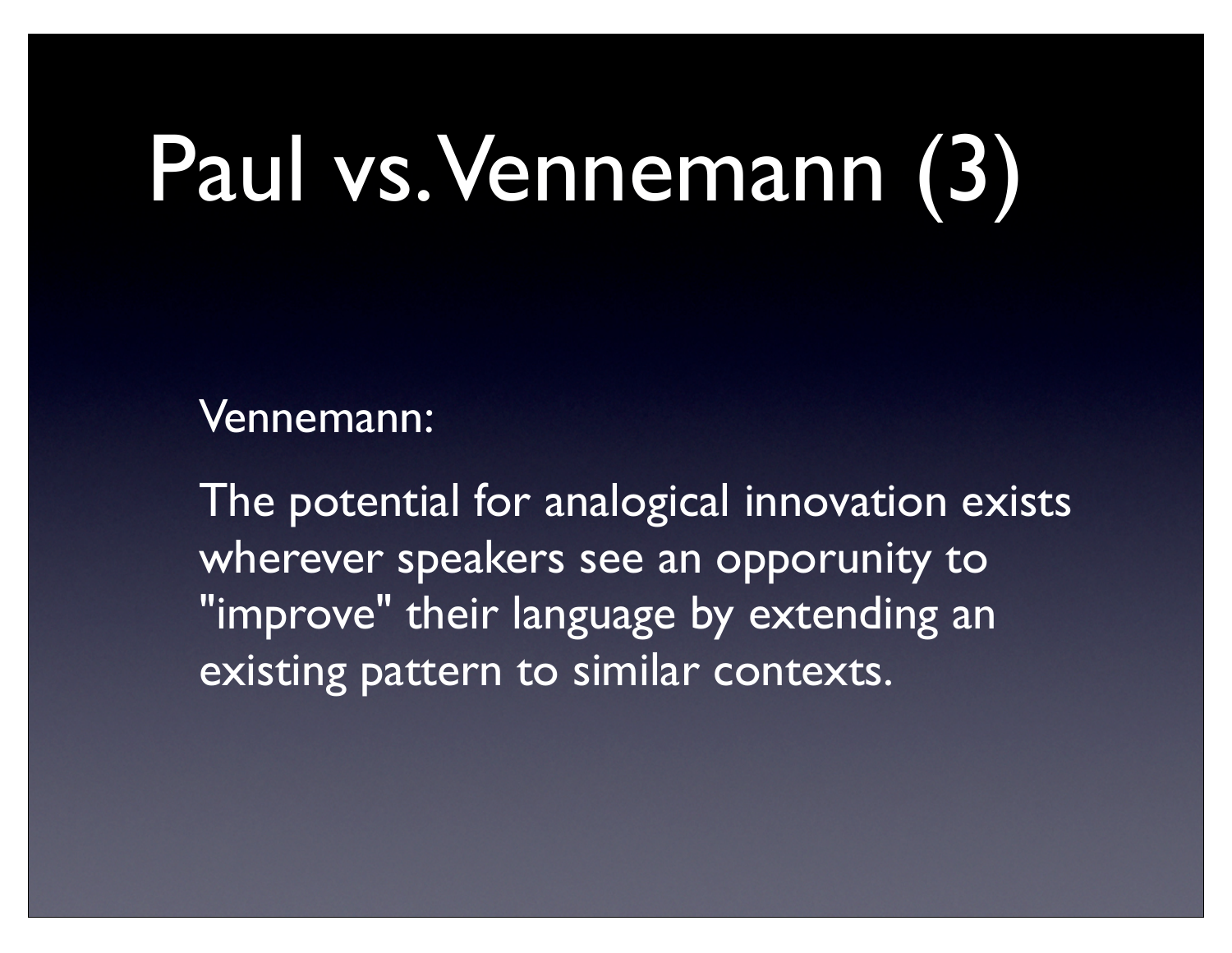For Vennemann (and many others), analogical innovation/change can be a matter of speakers extending a rule to a new, similar context, (apparently) knowing that that rule did not previously apply in that context.

For Paul (and many others), analogical innovation is a matter of a speaker applying a rule in some context because she mistakenly believes that it does apply in that context (thus the crucial importance of ambiguous and unknown forms in Paul's "proportional" model).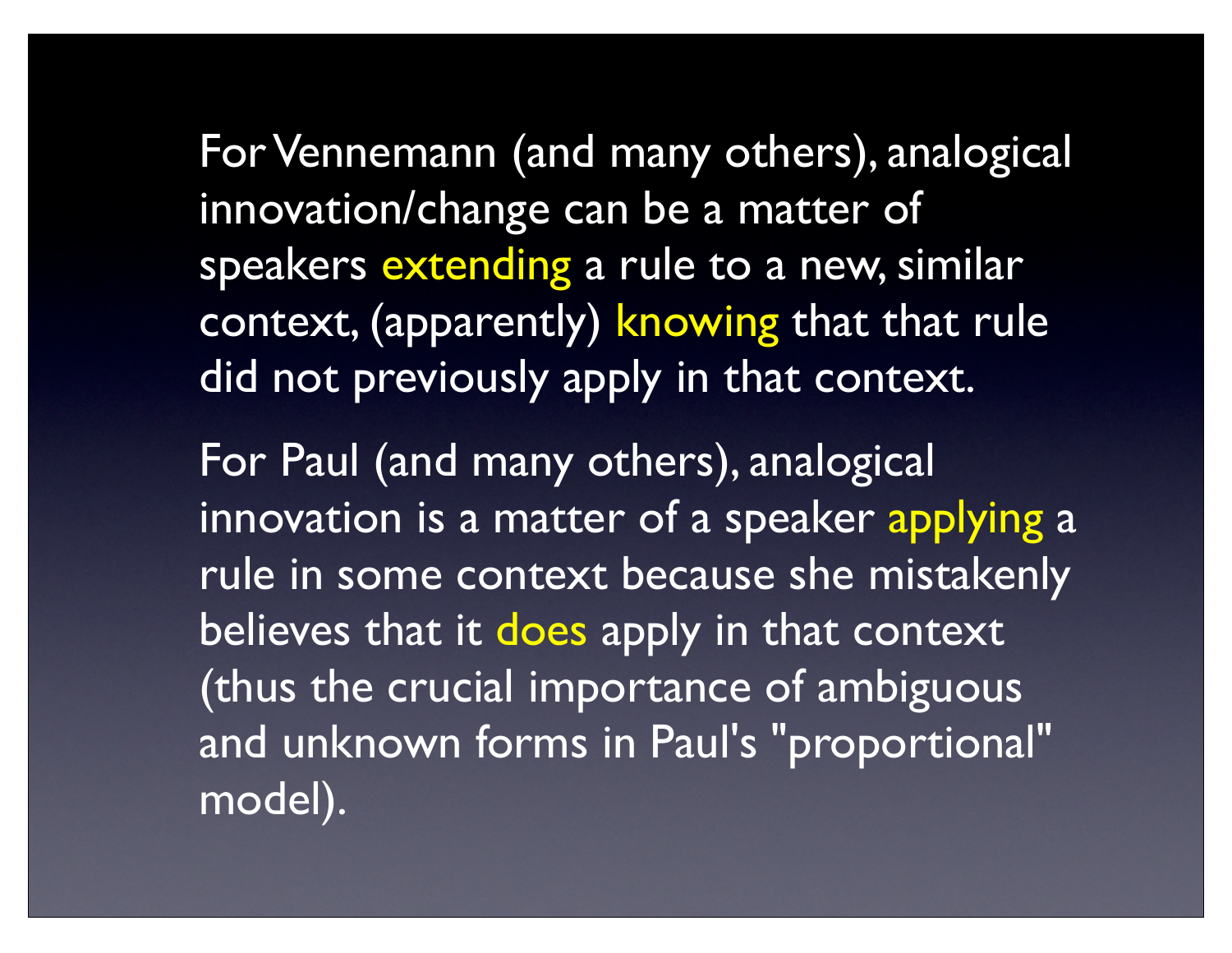#### In general...

Paul (and many others) are very concerned with showing how innovations – including those that become changes – could arise as unintended but inevitable by-products of ordinary language use, without the innovators ever realizing that they are innovating.

Paul shows how this could be true – for very different reasons – for both sound change and analogical innovation.

Vennemann and Schuchardt (and many others) are utterly unconcerned with this issue (or reject the premise).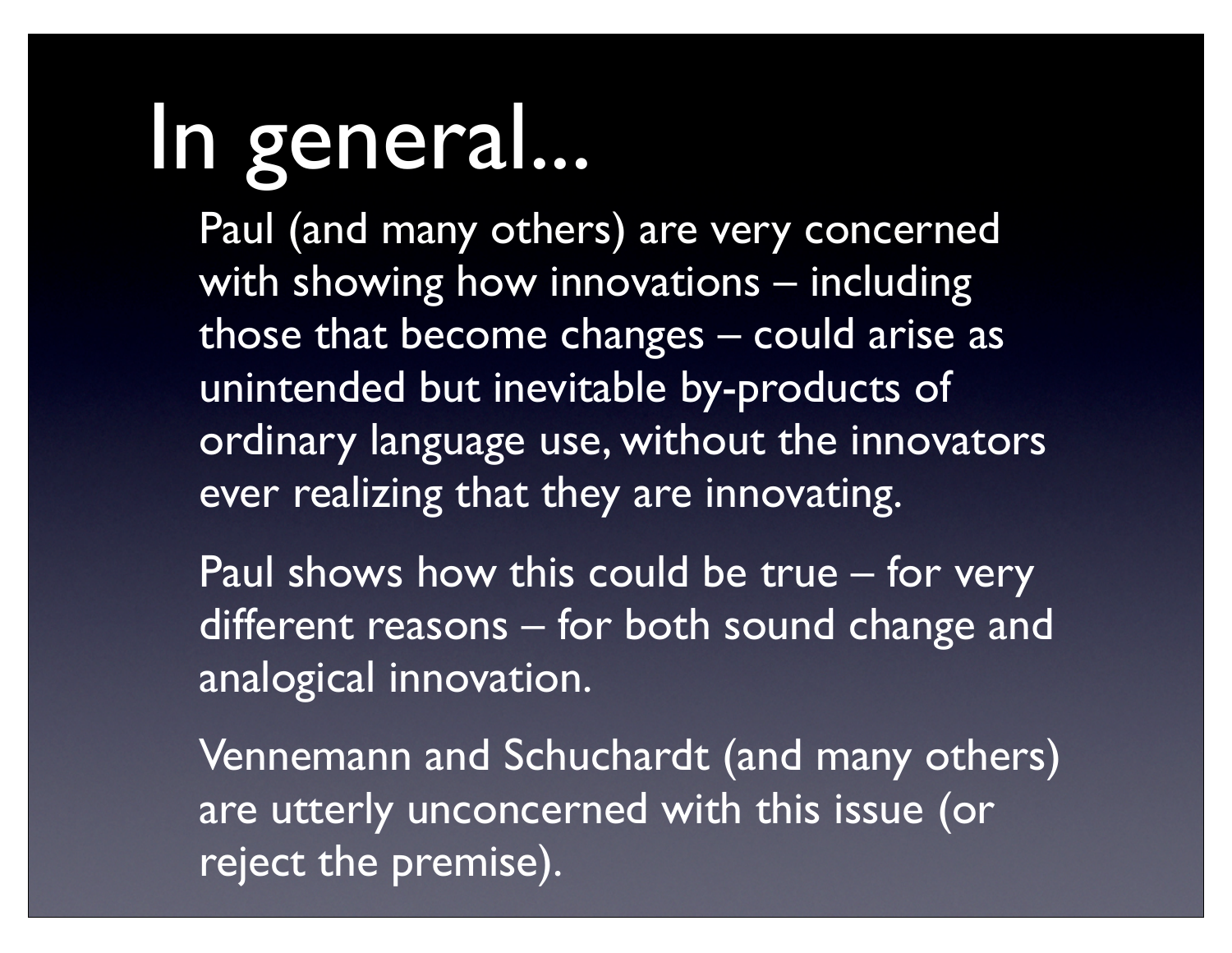Many linguists seem to assume one or the other of these views on the teleology of analogical innovation/change, without realizing there is any alternative. So they wind up talking past each other.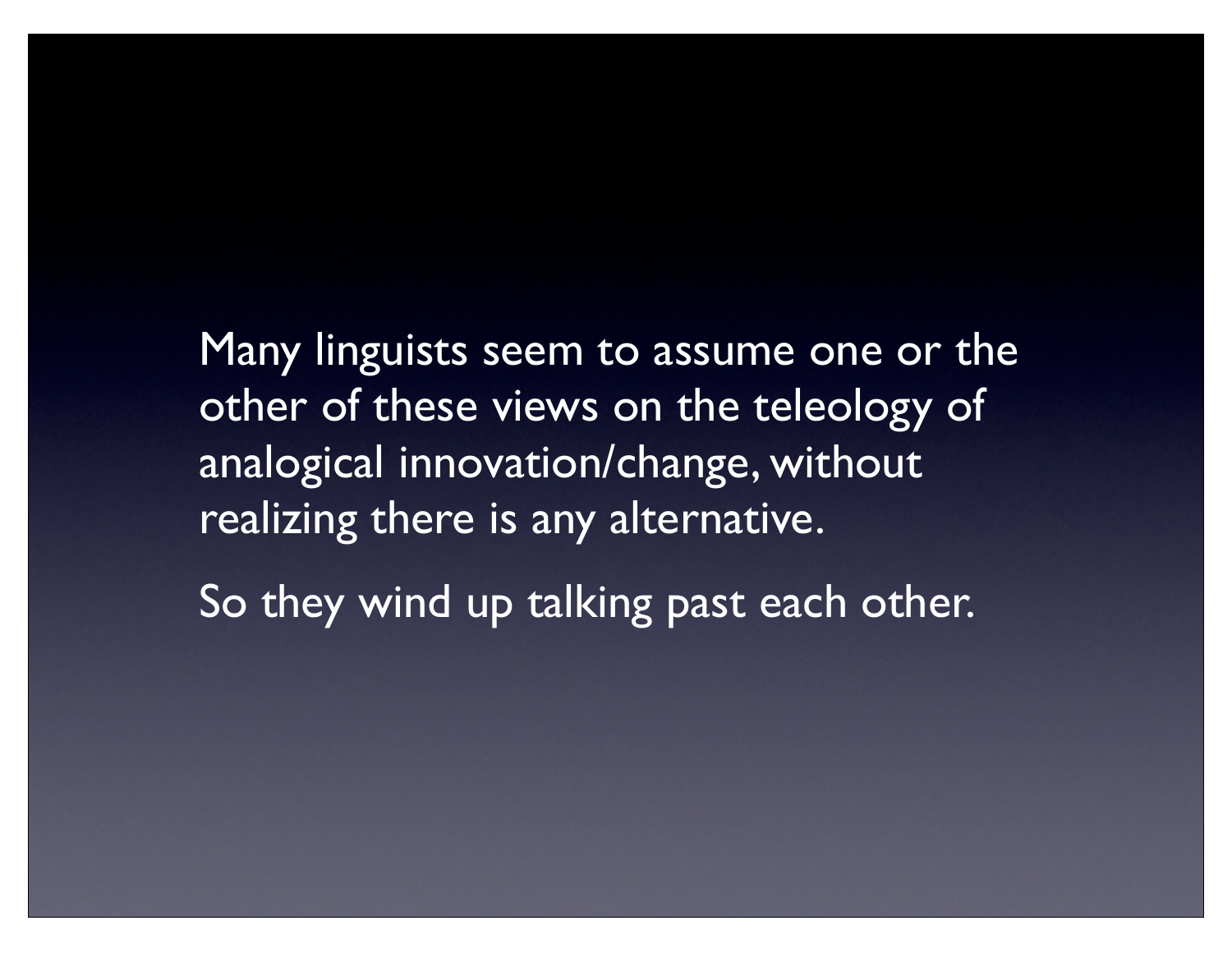# Paul on "complete harmony" of a system

"it is quite natural that forms that were already established in the language will often be created with the help of proportions. If that were always to be the case, however, then, [...] there would have to be [...] a complete harmony of the form system ..." (Ch. 5, §81).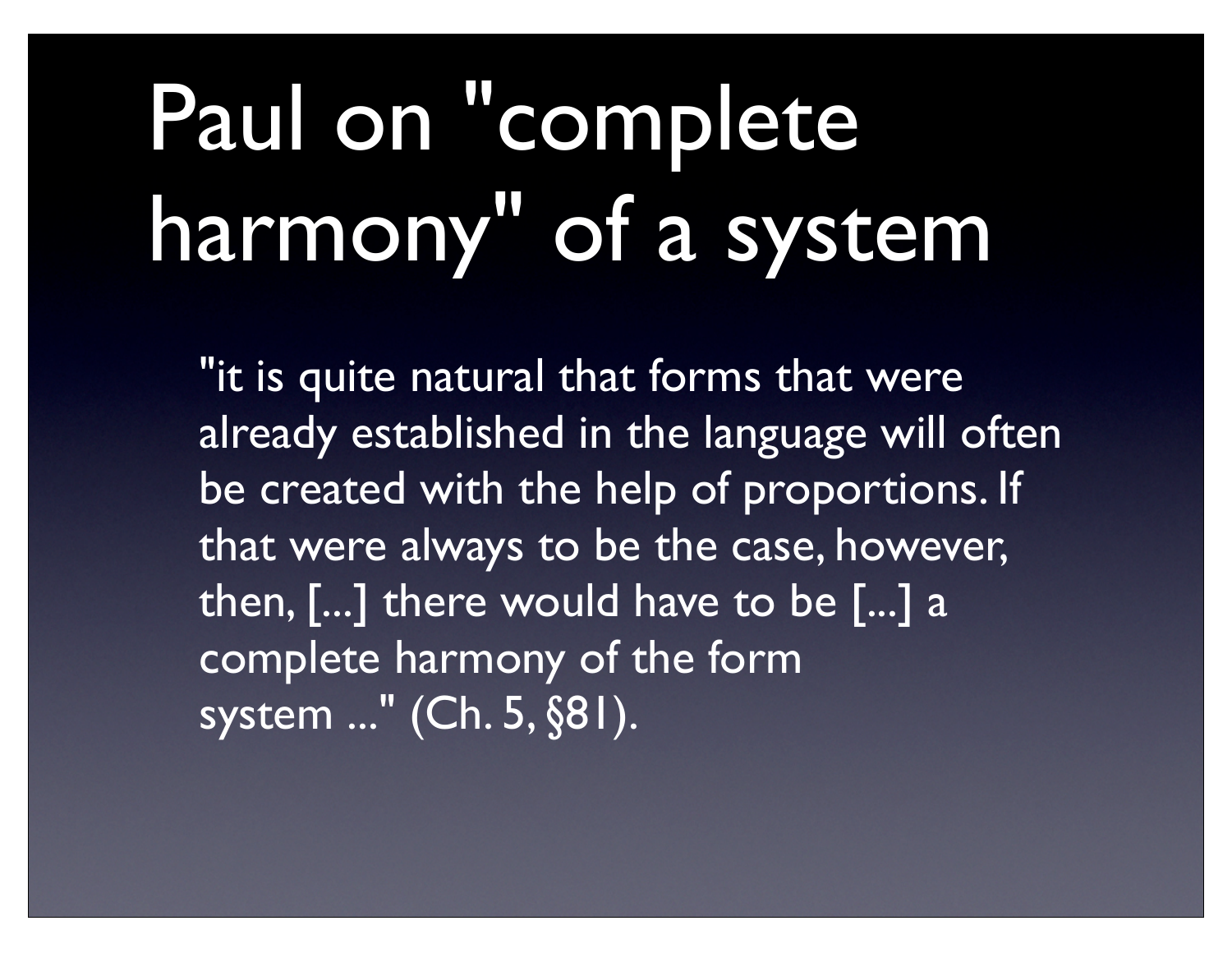## It is precisely this kind of "complete harmony"...

...that Paul seems to be describing when he talks about the system of phonetic variants within an individual:

"Fluctuations of pronunciation that arise through faster or slower, louder or quieter, more careful or more careless speech will always affect the same element in the same way—regardless of which word it occurs in  $\left[...]$ " (Ch. 3, §47)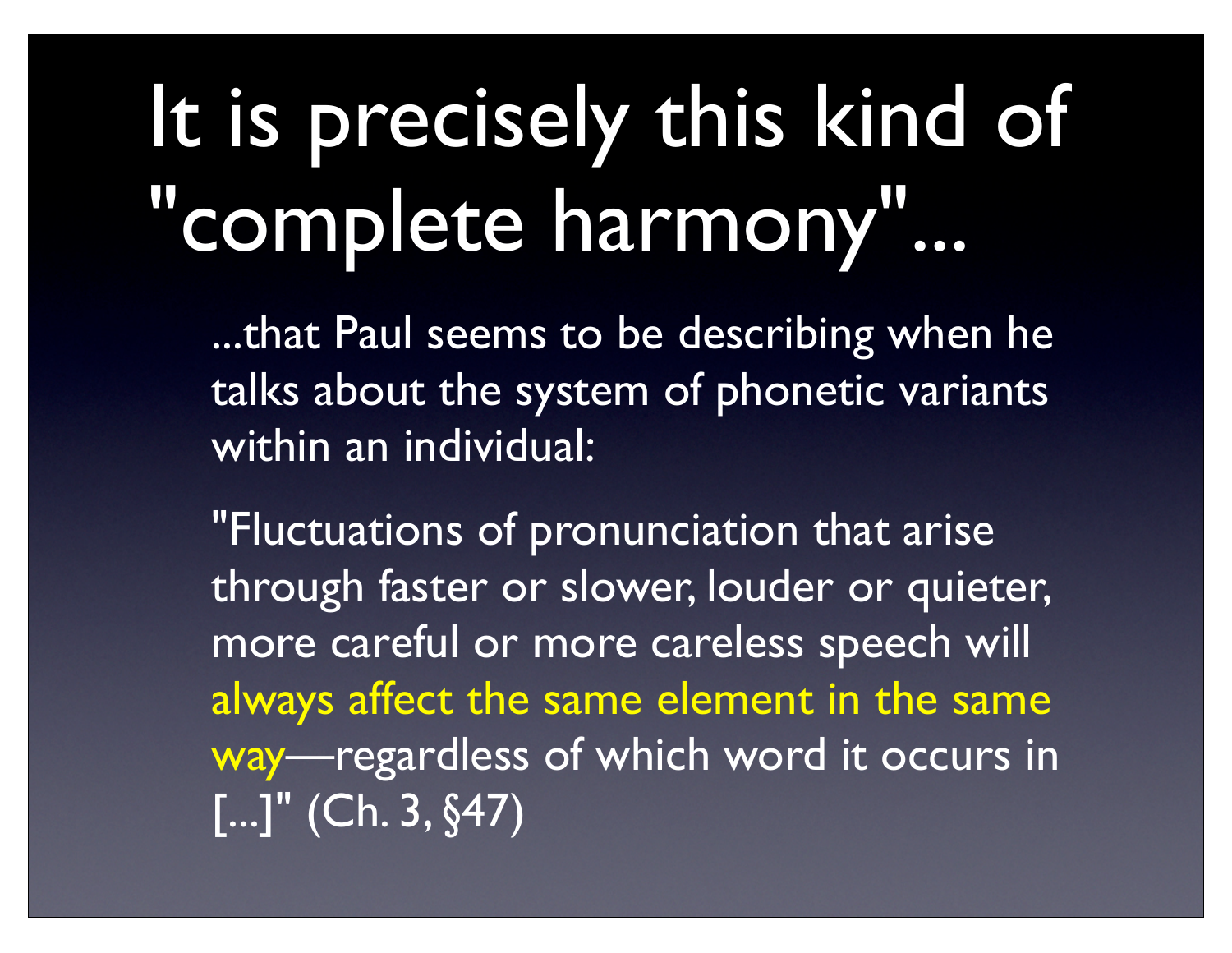Thus, even if the system of phonetic variants is psychological/grammatical, and its productive use is "analogical" in the same sense as that of the form system, the "complete harmony" (i.e. perfect predictability) inherent in the phonetic system still means that there is – under Paul's conception of analogy – no potential here for analogical innovation.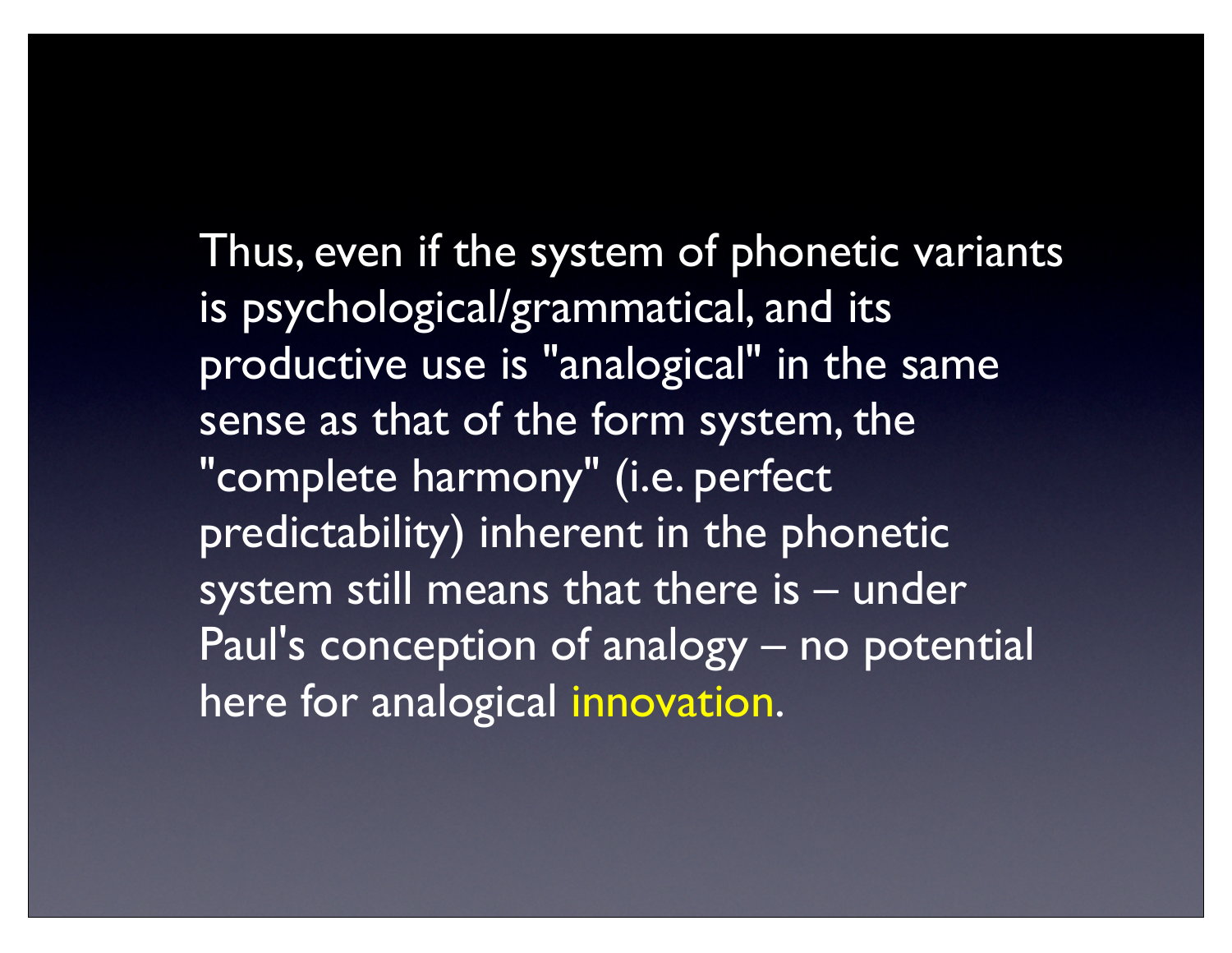#### Two senses of "mechanical"

- mechanical = physical: "caused by movement, physical forces, properties, or agents" (OED sense 6.a.)
- mechanical = predictable: "lacking" spontaneity or originality; automatic, routine" (OED sense 7.)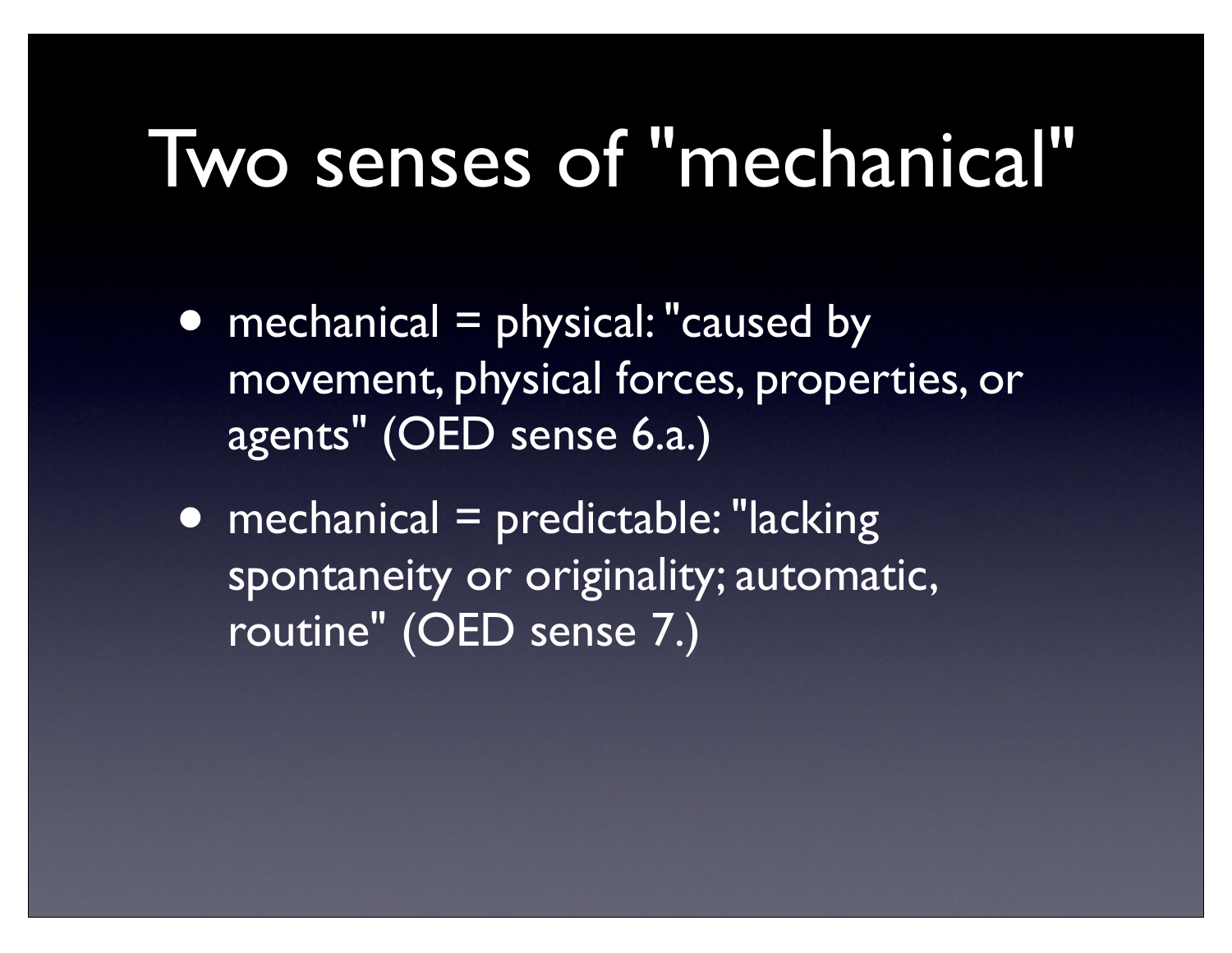If a linguistic subsystem is completely "mechanical" in the sense of "predictable", it does not matter – as far as the potential for Paulian analogical innovation is concerned – whether it is also "mechanical" in the sense of "physical".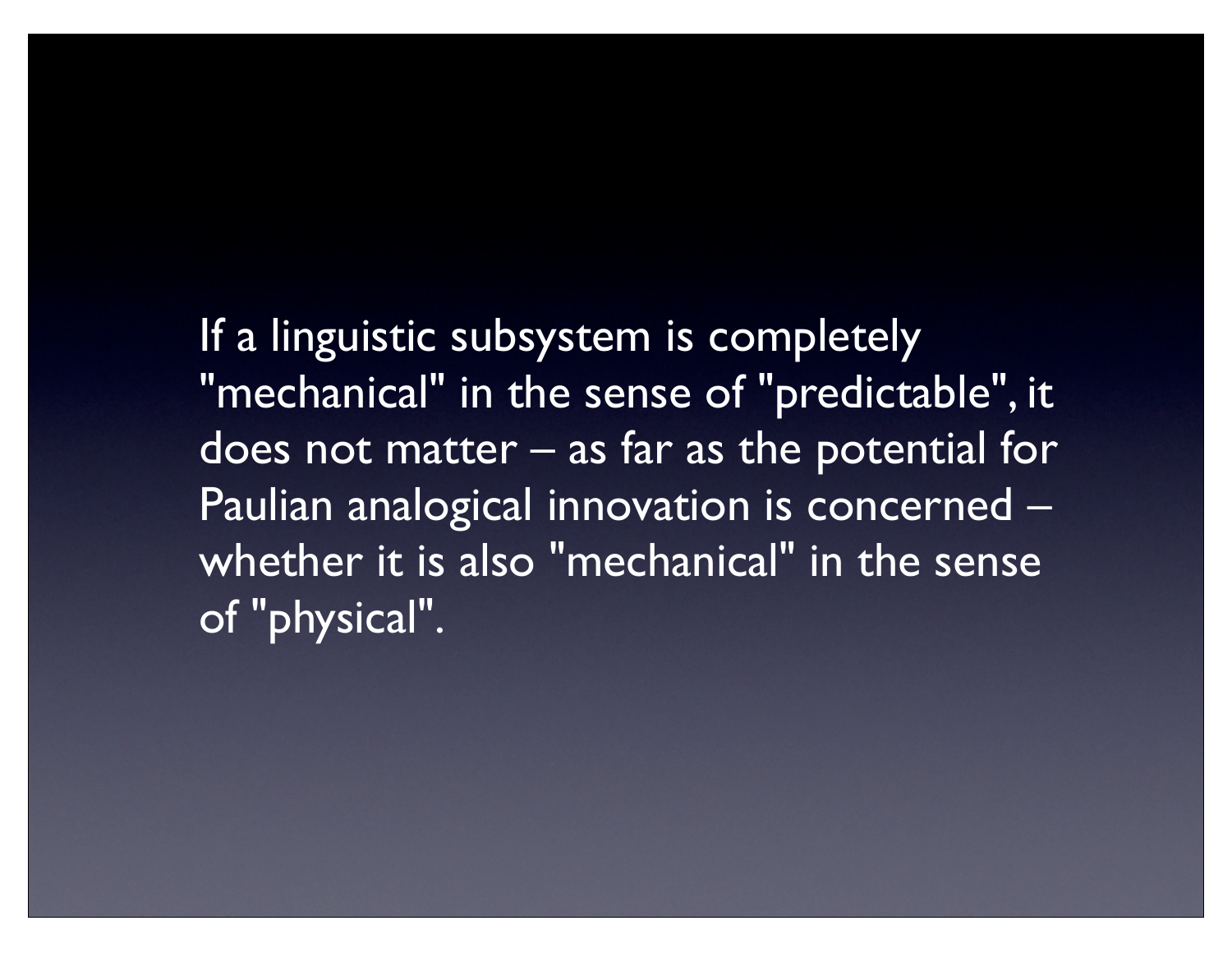### Two remaining questions

- 1. What about phonetic "backformation"?
- 2. How clean is the distinction between distinct phonetic elements, on the one hand, and different realizations of the same element, on the other?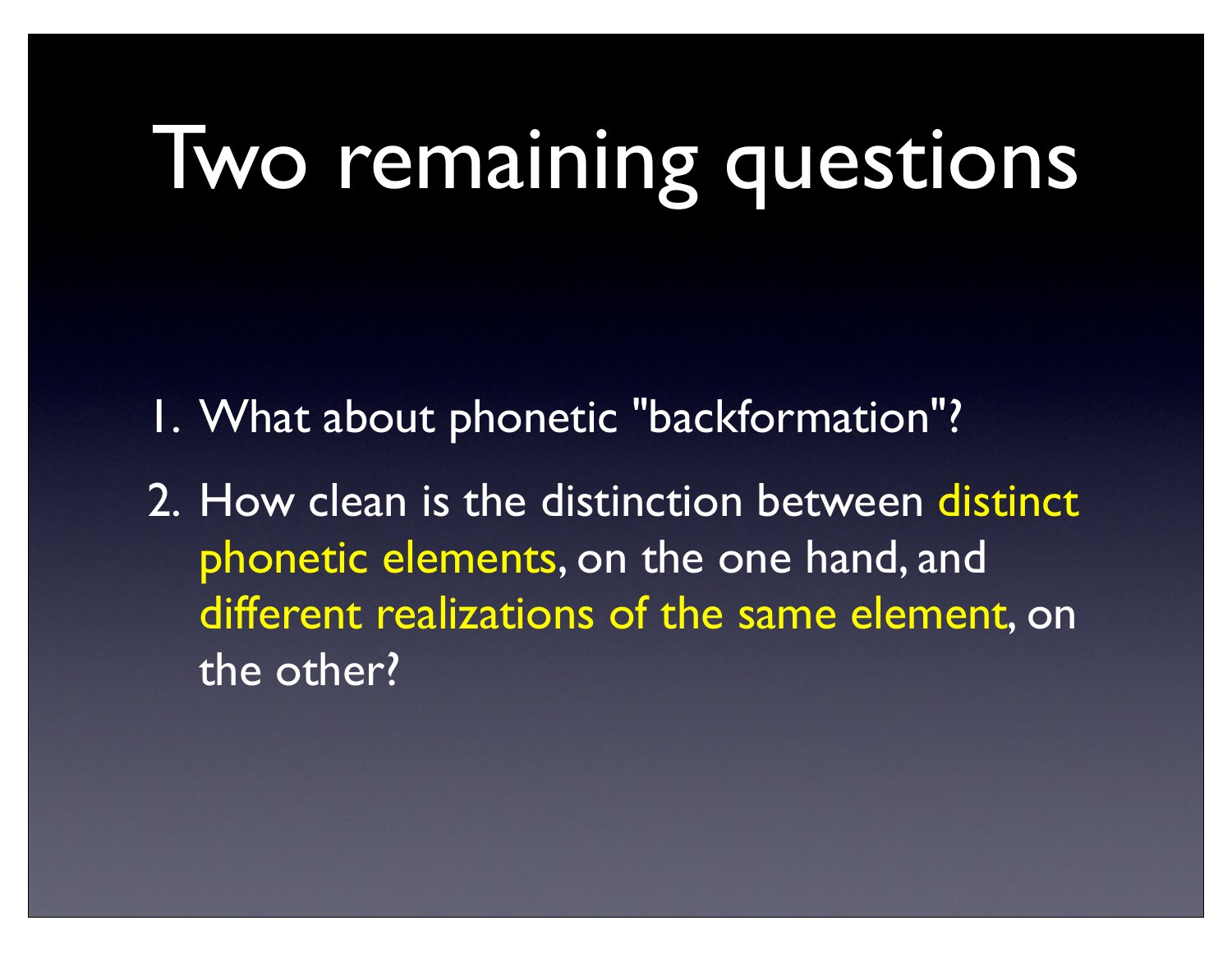# What about phonetic backformation?

What if we look at things from the perspective – not of speakers who know what elements they are dealing with and need to figure out how to pronounce them on a particular occasion, but rather – of listeners/learners who know what sounds they've heard and are trying to figure out what elements those sounds belong to?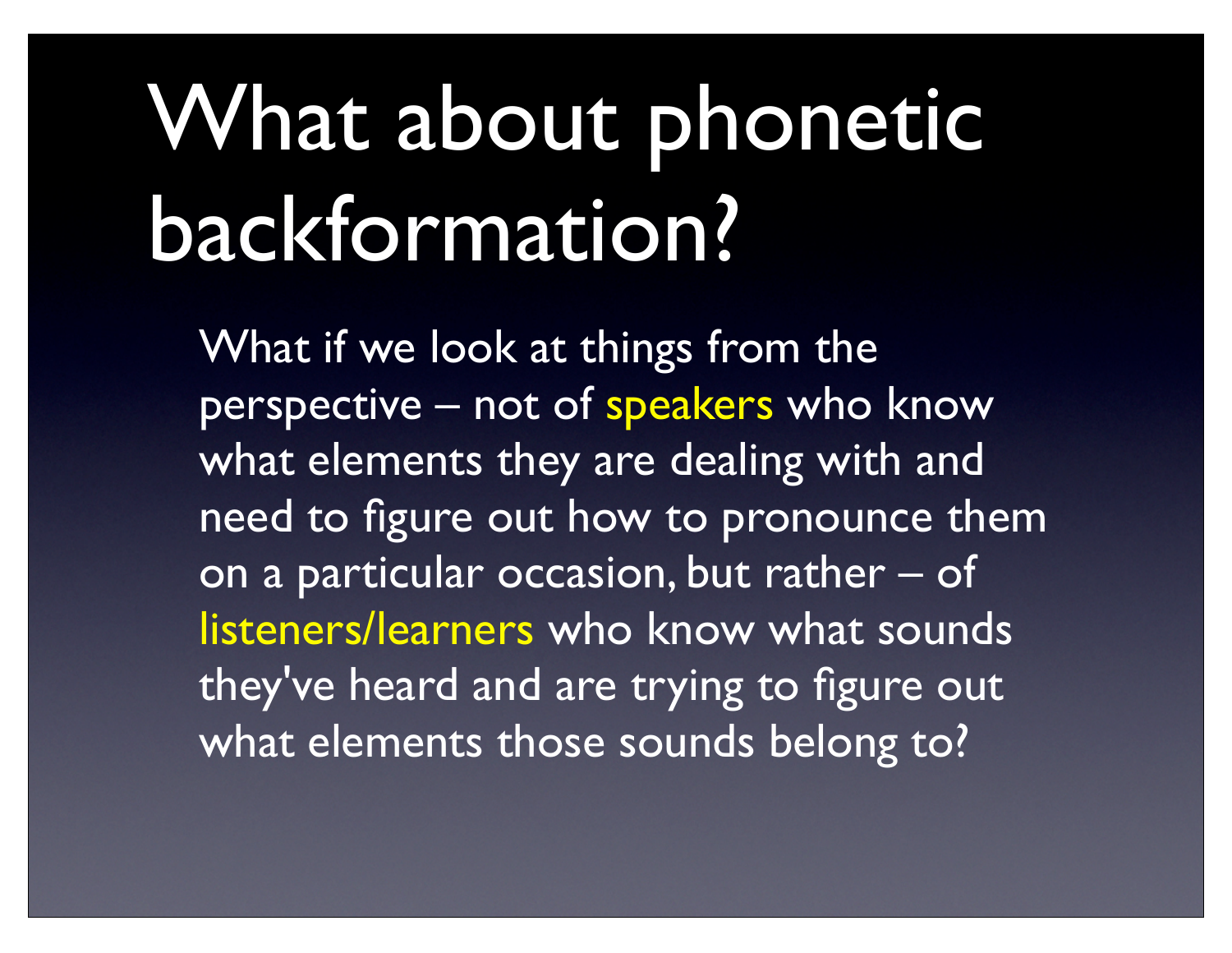Paul seems to be assuming biuniqueness (perfect predictability in both directions).

Is this plausible if we're talking about all of the "fluctuations of pronunciation that arise through faster or slower [...] more careful or more careless speech"?

(See Johnson 2004 on the "massive reduction" characteristic of conversational speech, but also Garret and Johnson 2013 on the irrelevance of such conversational speech to articulatory targets and sound change.)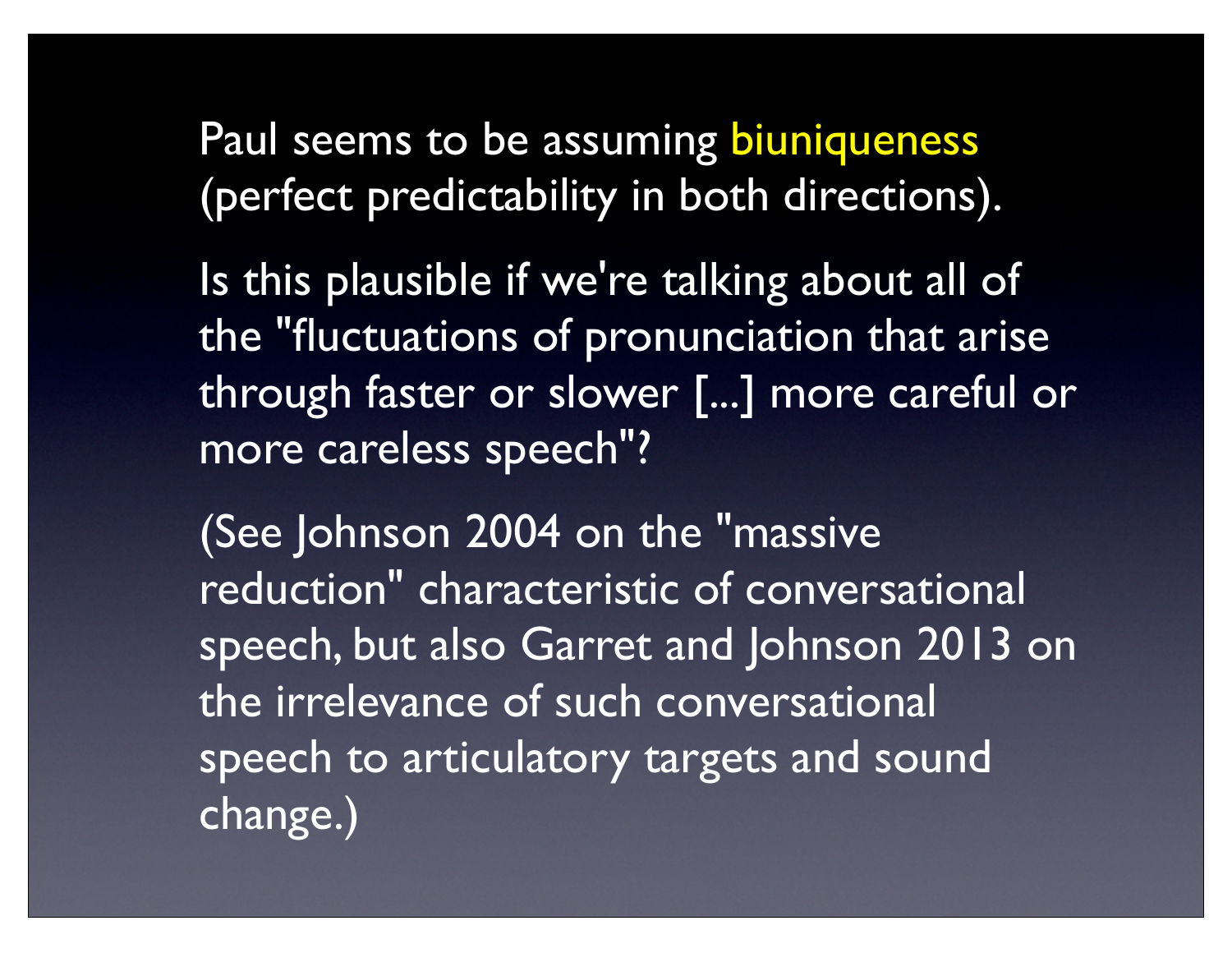#### Insights from folk etymology

Paul on the role of misperception in folk etymology:

"Für die Erklärung des Vorganges werden wir zunächst zu berücksichtigen haben, dass man ganz gewöhnlich die Worte und Sätze, die man hört, ihren Lautbestandteilen nach nicht vollkommen exakt perzipiert, sondern teilweise errät, gewöhnlich durch den nach dem Zusammenhange erwarteten Sinn unterstützt. Dabei rät man natürlich auf Lautkomplexe, die einem schon geläufig sind, ..." (Ch. 11, §151)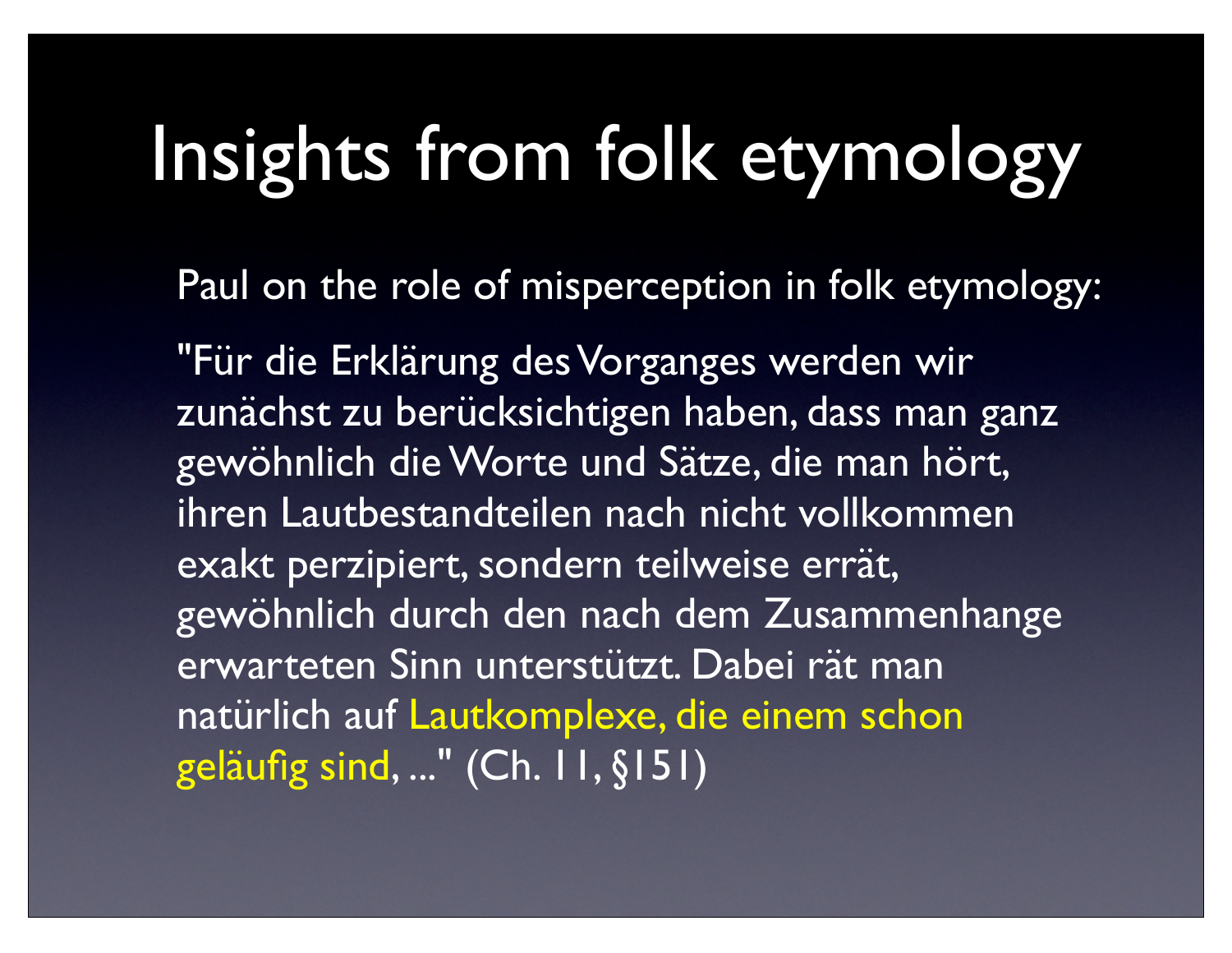Guessing "wrong" under the influence of familiar patterns...

...sounds an awful lot like Paul's conception of analogical innovation.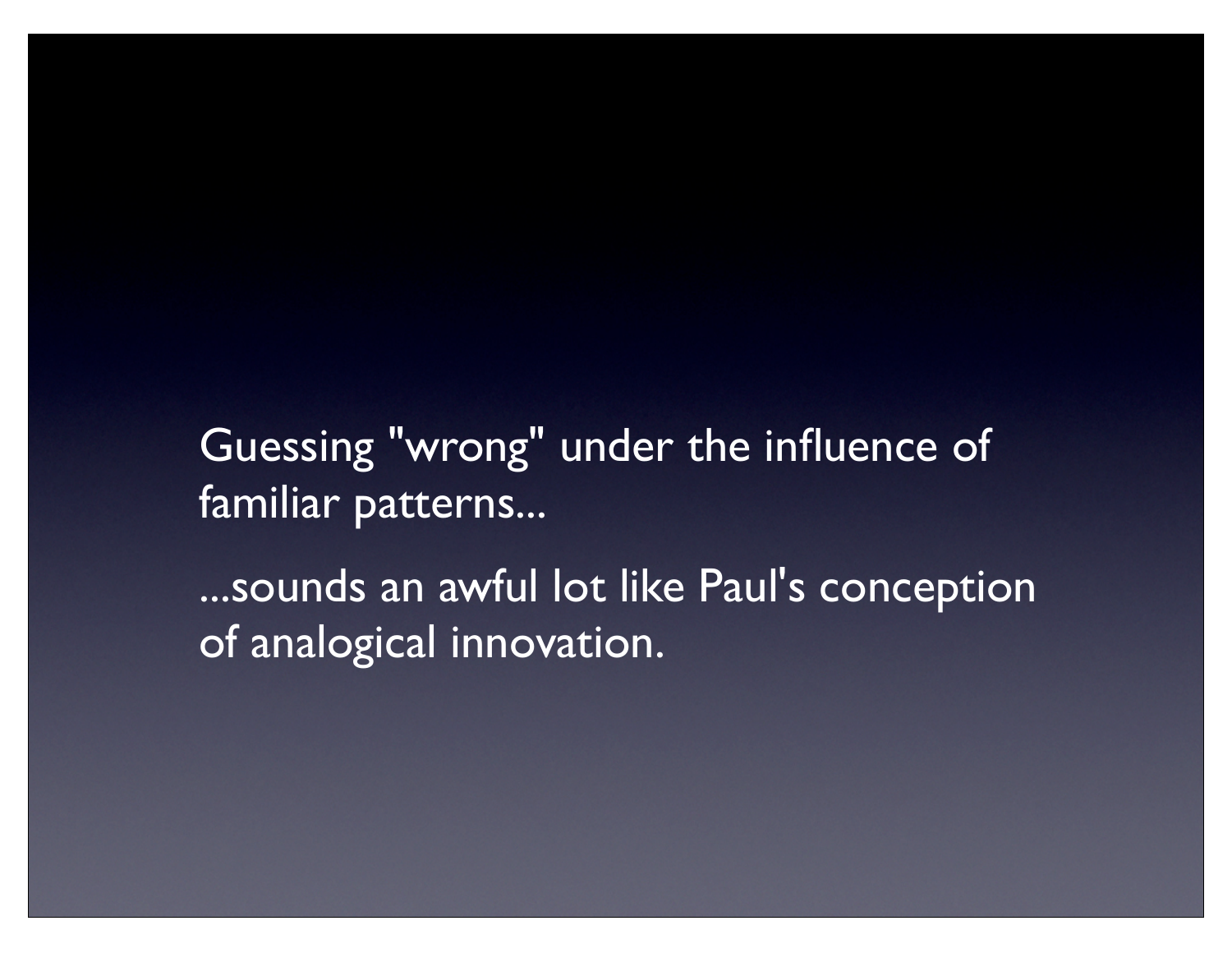#### 2 questions:

- 1. Is this mechanism only relevant to folk etymology?
- 2. Is it really always a matter of mishearing, or is it sometimes more a matter of phonological mis- (or re-)analysis?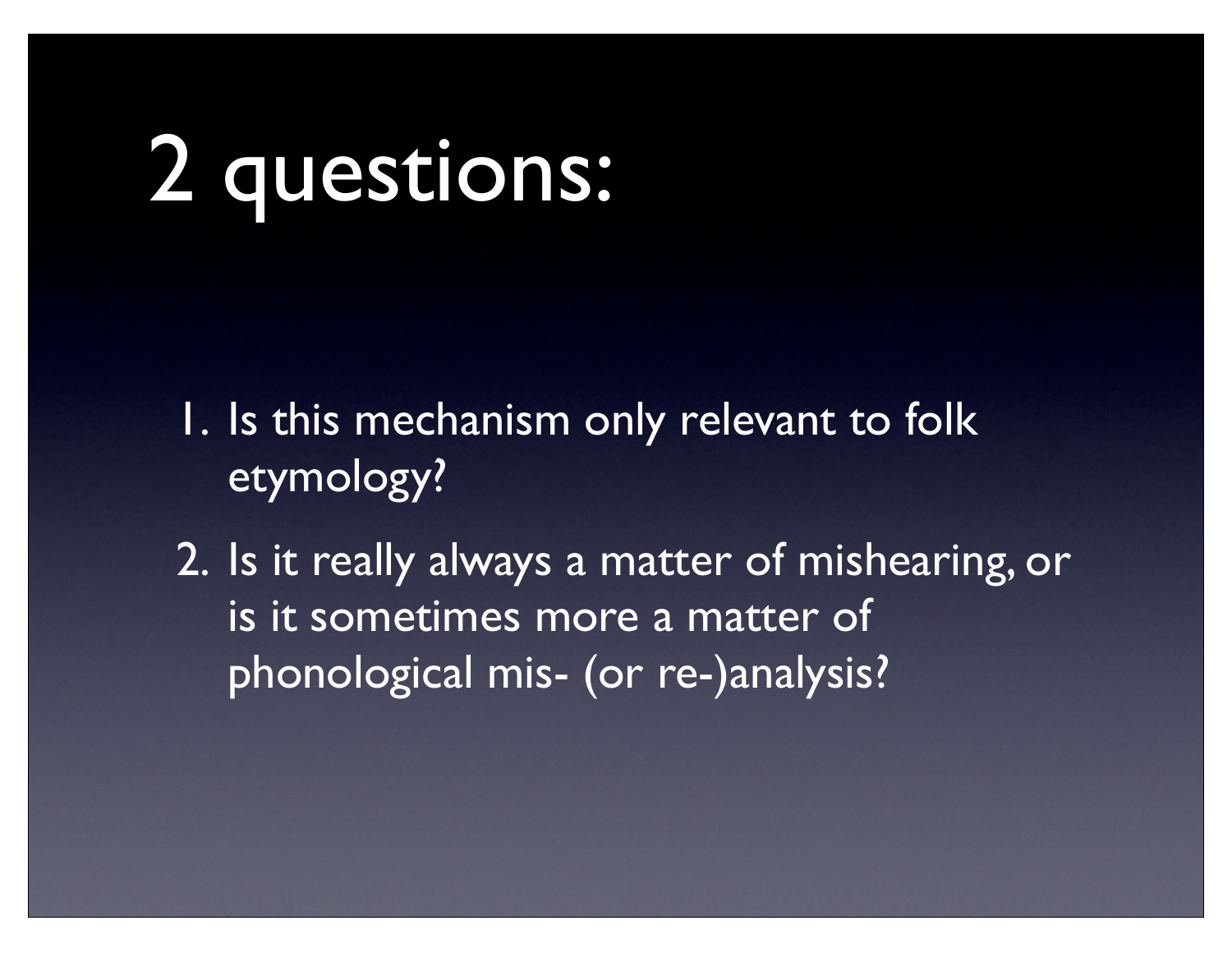#### Relevance beyond folk etymology

Paul's own formulation – "Dabei rät man natürlich auf Lautkomplexe, die einem schon geläufig sind" – strongly suggests that it could have broader applicability.

Compare Schuchardt (1885:7): "So begünstigt die Häufigkeit gewisser Lautcomplexe die Neubildung identischer ..."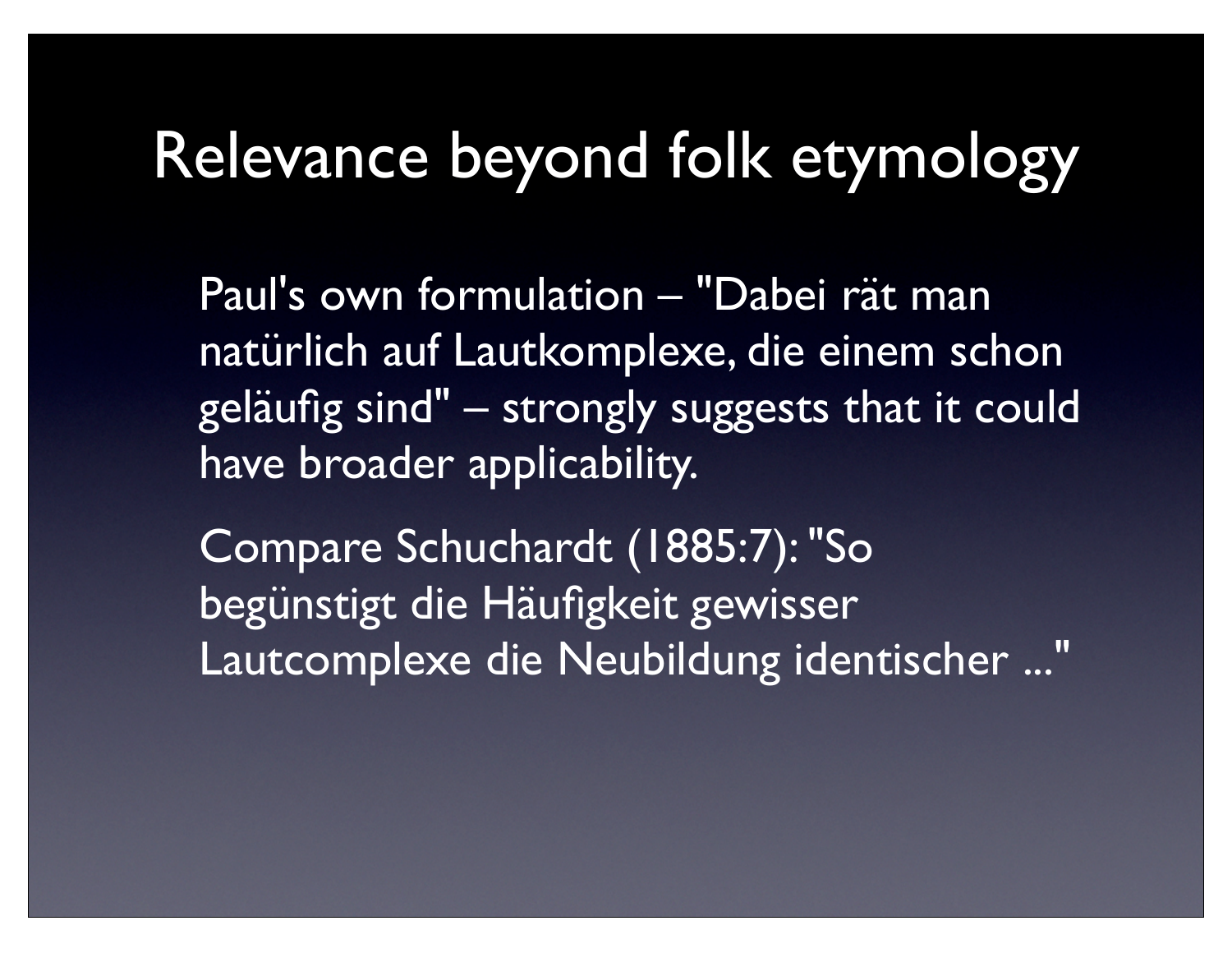#### Ohalian hypercorrection as phonetic backformation

"the voiceless aspirated palatal /ch/ of Sanskrit happened to occur, when medial, mostly as a geminate [cch]; the few simple occurrences were later geminated, generalizing the rule 'Aspirated palatals, when medial, are geminated.'" (Kiparsky 1992:58)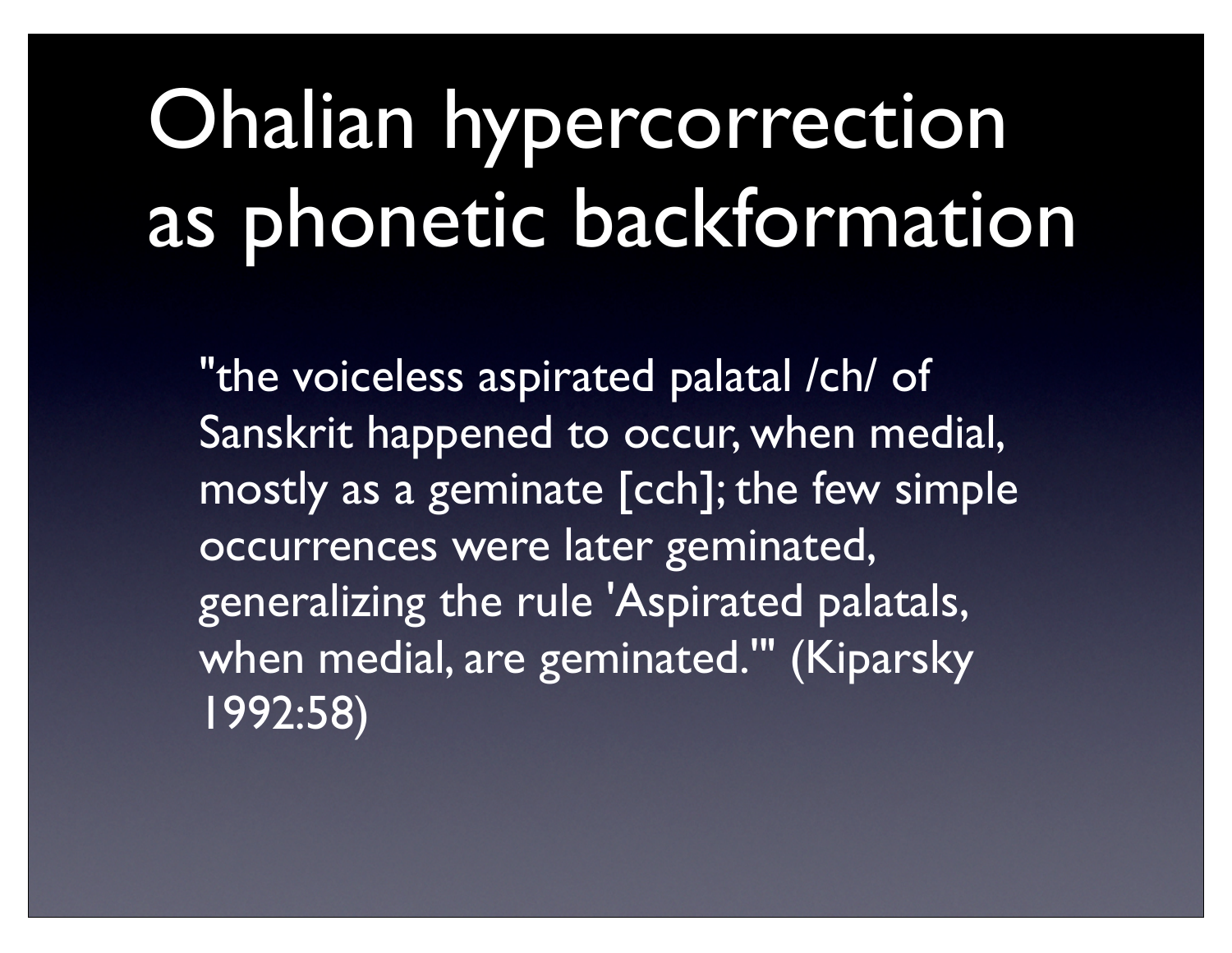# Mishearing vs. phonological reanalysis

Phonological reanalysis: The listener correctly hears the sound produced by the speaker but guesses wrong in assigning that (ambiguous) sound to an "element" (to use Paul's term). (Compare Ohala, Blevins, etc.)

Here, the parallels to analogical backformation would be exact.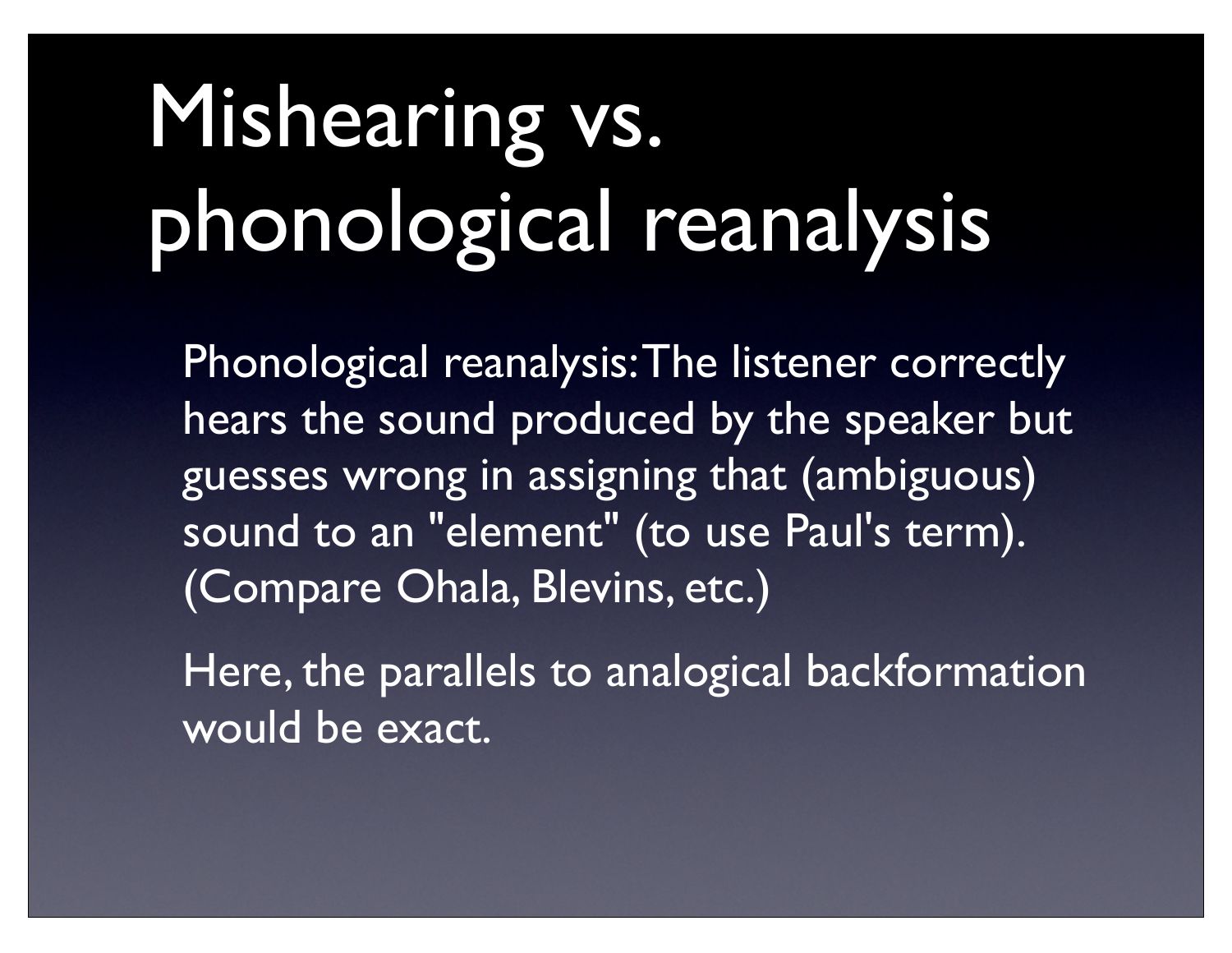### What would Paul say...

...about this notion of phonological reanalysis?

He might not want to go there because he is not willing to give up on biuniqueness.

He is OK with the idea of confusability of sounds, but not with actual phonological ambiguity.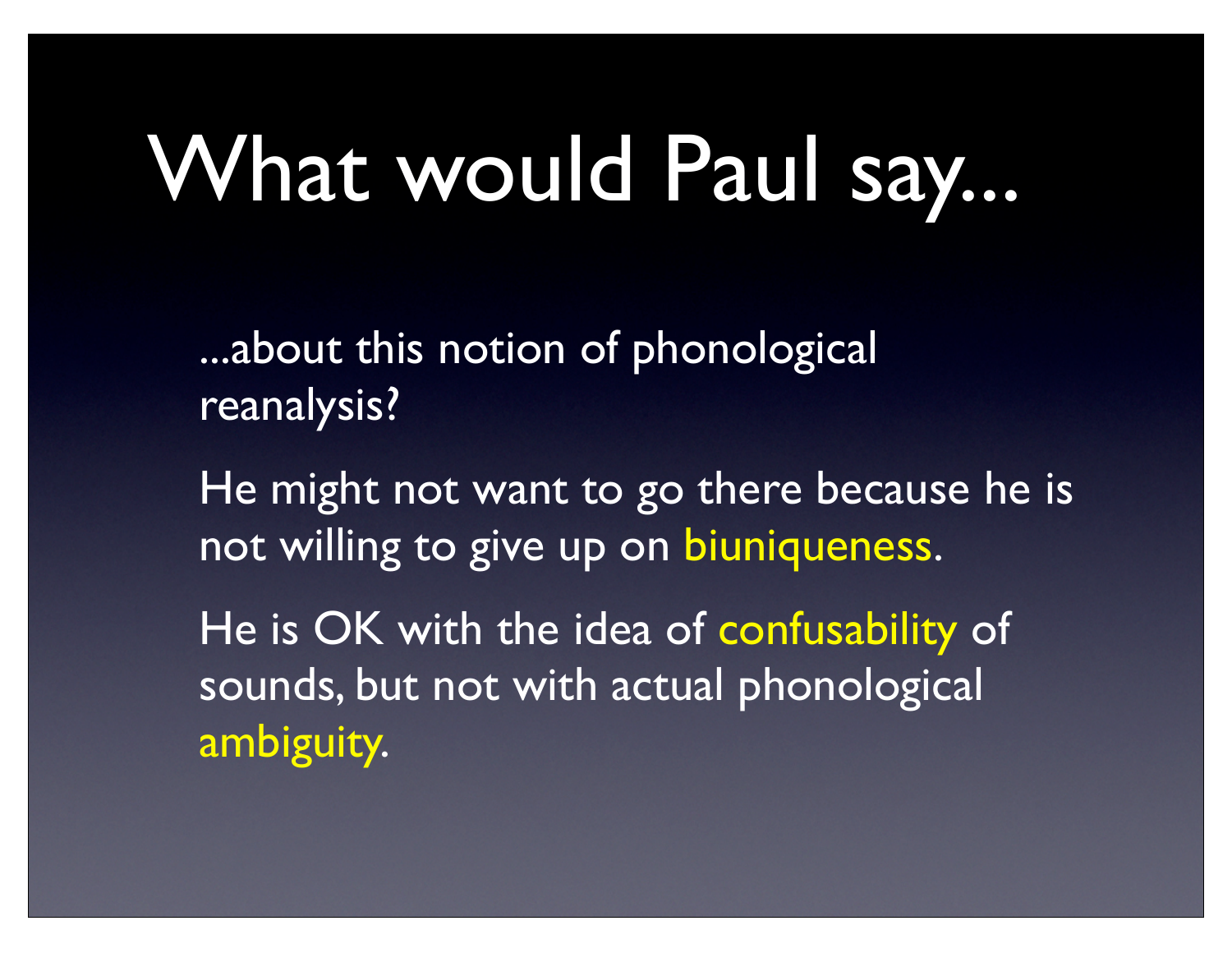Could all alleged cases of phonetic analogy supposedly based on patterns of distribution be reanalyzed as (quasi-)backformation based on patterns of variation involving phonemic ambiguity or confusability?

Many certainly can be. (See Benware 1996 for one important example.)

The distributional patterns would still account for the "geläufige Lautkomplexe" that bias listeners' perceptions/analyses, but the ambiguous/ confusable sounds would be the crucial "pivots" licensing the (proportional) innovations (and accounting for how speakers could unwittingly innovate in the course of normal language use).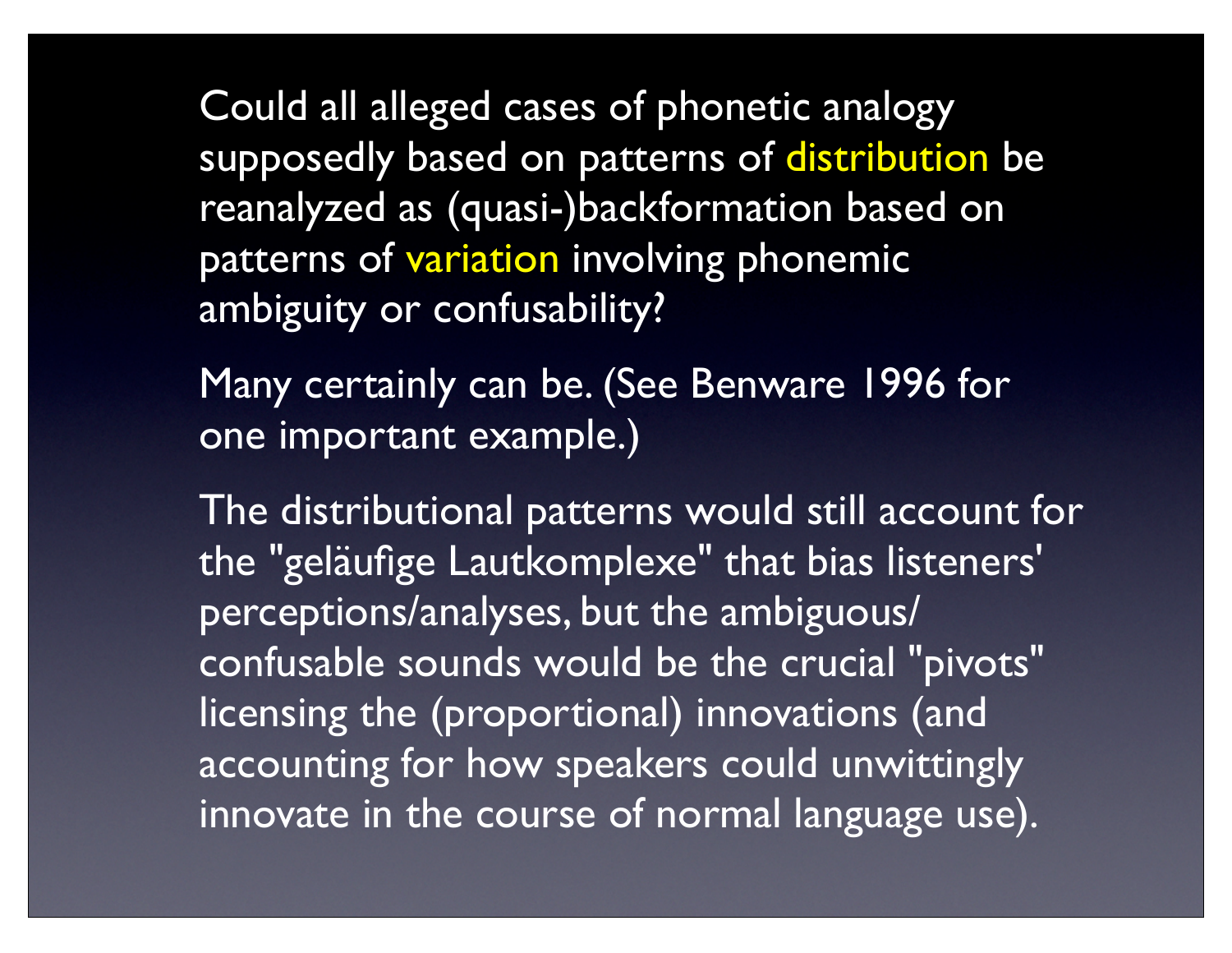#### **Conclusions**

Paul does present a coherent model in which phonetic change and analogical innovation are – strictly speaking – mutually exclusive, and this does not depend on the discredited Neogrammarian view that phonetic change is an (entirely) physiological rather than a psychological matter.

There are a number of key places, however, where we are reminded of Paul's careful formulation: "psychologically no different from what we have called analogical formation" (ch. 23, §293).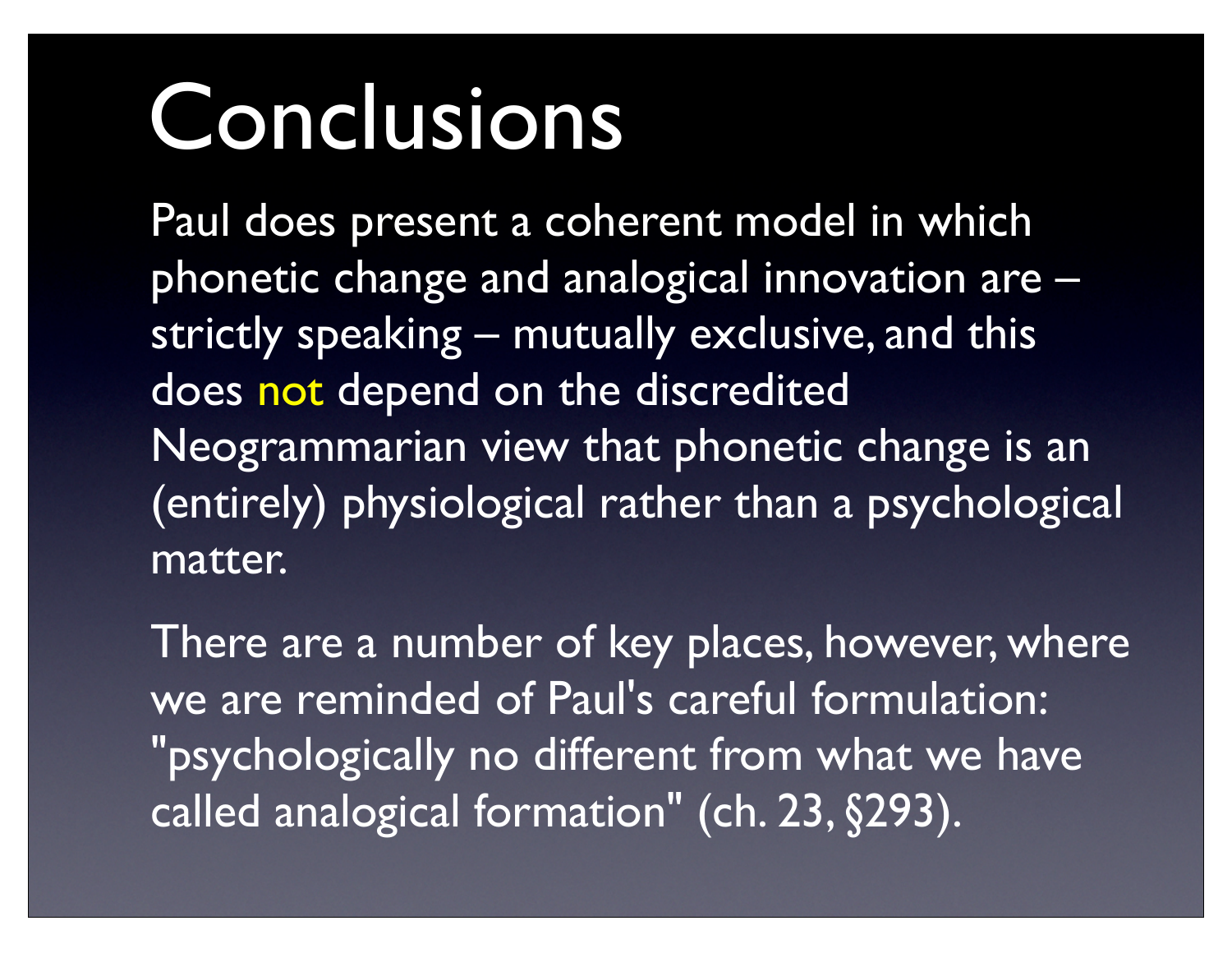# Selected references (1):

Andersen, Henning (1973), 'Abductive and Deductive Change', *Language* 49, 765–93.

Benware, W. A. (1996), 'Processual Change and Phonetic Analogy: Early New High German <s> <sch>', *American Journal of Germanic Linguistics and Literatures*, 8.265–87.

Blevins, Juliette (2004), *Evolutionary Phonology*, Cambridge: Cambridge University Press.

Bybee, Joan (1988), 'Morphology as Lexical Organization', in Michael Hammond and Michael Noonan (eds), *Theoretical Morphology*, New York: Academic Press, pp. 119–41.

Bybee, Joan (2001), *Phonology and Language Use*, Cambridge: Cambridge University Press.

Garrett, Andrew and Keith Johnson. 2013. 'Phonetic bias in sound change'. In *Origins of Sound Change*, ed. by Alan C.L. Yu, 51-97. New York: Oxford University Press.

Hermann, Eduard (1931), *Lautgesetz und Analogie* (*Abhandlungen der Gesellschaft der Wissenschaften zu Göttingen, Philologisch-Historische Klasse*, neue Folge 23, 3), Berlin: Weidmannsche Buchhandlung.

Johnson, Keith. 2004. 'Massive reduction in conversational American English.' In *Spontaneous speech: Data and analysis. Proceedings of the 1st Session of the 10th International Symposium*, ed. by K. Yoneyama and K. Maekawa, 29-54. Tokyo: National Institute for Japanese Languages.

Karsten, Gustaf E. 1894. 'The Psychological Basis of Phonetic Law and Analogy', *Publications of the Modern Language Association of America* 9:2.312-341.